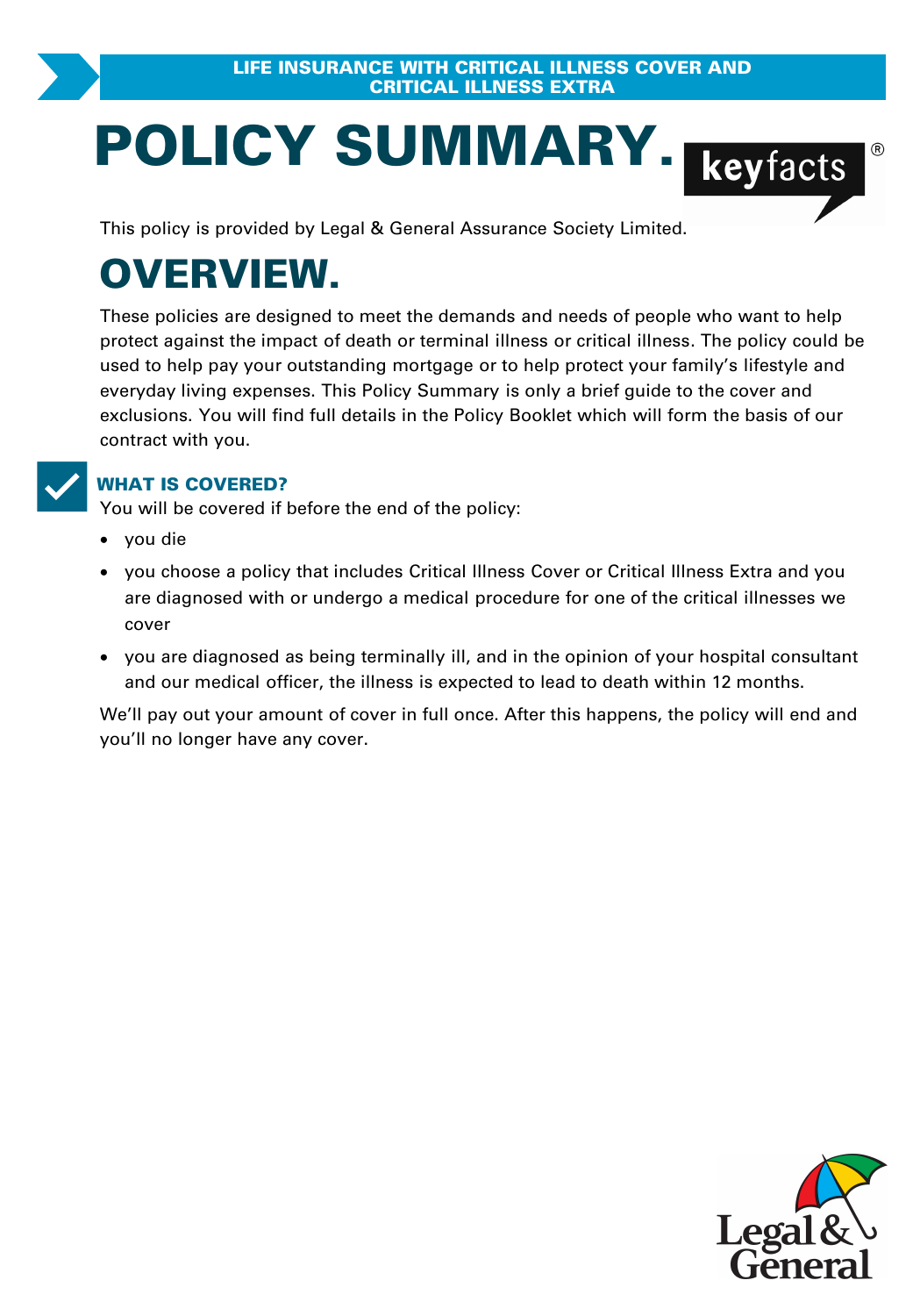#### **WHAT IS NOT COVERED?**

You are not covered if you don't give us full and honest answers to the questions we ask you before the policy starts. Please don't assume that we'll contact your doctor to find out your full medical details.

- · We won't pay out if, within the first year of the policy, your death is caused by suicide or, your own life.
- The world pay out it, whill the mist year of the policy, your death is caused by suicide of,<br>intentional and serious self-injury or an event where, in our reasonable opinion, you took<br>your own life.<br>We won't pay out your a • We won't pay out your amount of cover if the policy includes Critical Illness Cover or Critical Illness Extra and you are diagnosed with or undergo a medical procedure for one<br>of the critical illnesses we cover which doesn't meet our definition.
- We won't pay out your amount of cover if you are diagnosed with a terminal illness which doesn't meet our definition. Terminal Illness Cover can't be claimed:
	- after your death.
	- or if the length of the policy is less than two years.
- We may restrict some elements of cover based on the information that you give us. If we do this we'll tell you what we've excluded in the Policy Booklet under the heading 'What you are not covered for'.<br>• For a joint pol do this we'll tell you what we've excluded in the Policy Booklet under the heading 'What you are not covered for'.
- For a joint policy, we'll only pay the amount of cover once. This may be when the first person dies or has a valid claim. We have a replacement cover once. This may be when the first<br>you are not covered for'.<br>For a joint policy, we'll only pay the amount of cover once. This may be when the first<br>person dies o person dies or has a valid claim. We have a replacement cover option which could allow<br>the other person covered to take out a new single life policy, ensuring they still have some protection in place. policies of his a valid claim. We have the other person covered to take out a net some protection in place.<br>• Life cover policies have no cash value are policy without making a valid claim.
- · Life cover policies have no cash value and we will not pay out if you reach the end of the
- If you stop paying your premiums your cover will end 30 days after the first missed premium.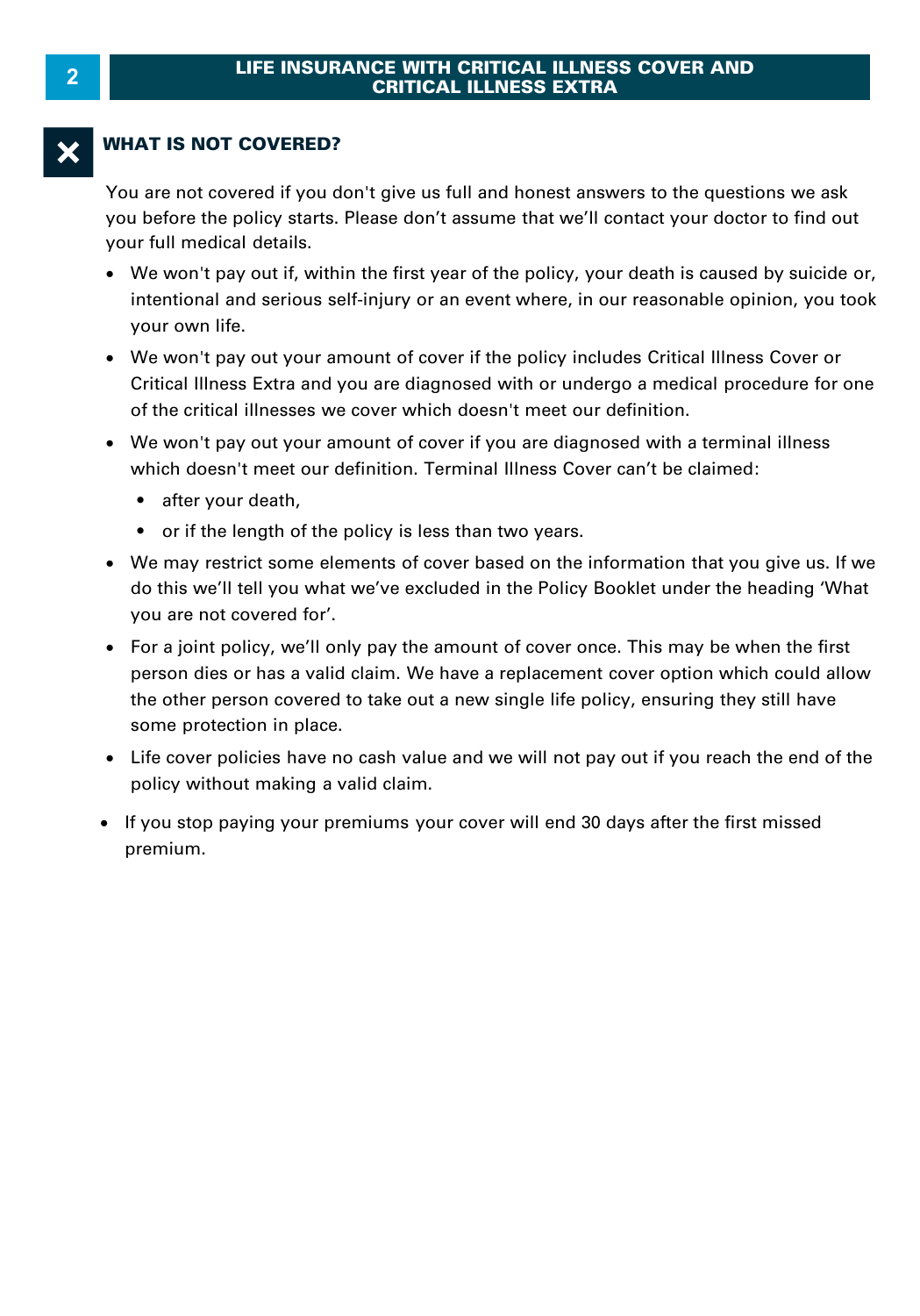# **ABOUT THE POLICY.**

#### **YOUR PREMIUMS**

#### **Guaranteed premiums**

If you are given the option to choose guaranteed premiums, your premiums will remain the same during the length of the policy.

#### **Reviewable premiums**

If you are given the option to choose reviewable premiums, your premiums are reviewed every five years and may go up, go down or stay the same. If you choose not to accept the new premium you can reduce the amount of cover to match what you wish to spend.

We'll assess any premium changes fairly every five years and we won't look at your personal circumstances. The factors we look at are:

- · number, timing and cost of claims we've paid and claims we expect to pay in the future;
- · insurance industry claims experience;
- · expected impact of future medical advances; and
- · changes to applicable laws, regulation or tax treatment.

If your premium is within 5% of your current premium we won't make any changes. However, any change in premium not taken into account at the review will be taken into account at future reviews. We'll write to you at least three months in advance of the change, explaining the outcome of the review and your options.

- · If your premium changes your direct debit will automatically be updated.
- · If your premium goes up, you may choose to keep your premiums the same by reducing Frame in the current of the review and your options.<br>If your premium changes your direct debit will automatically be updated.<br>If your premium goes up, you may choose to keep your premiums the same by reducing<br>your amount o us if you would like to do this. However, you should ensure that the new amount of cover still meets your needs.

Please see the Policy Booklet if you would like further information on how we review your premiums.

#### **Increasing cover**

If you choose an increasing policy your premiums will increase in line with the change in the Retail Prices Index (RPI) multiplied by 1.5 subject to a maximum increase of 15% per<br>annum. The RPI provides an indication of inflation on a monthly basis. The RPI measures **Increasing cover**<br>If you choose an increasing policy your premiums will increase in line with the change in<br>the Retail Prices Index (RPI) multiplied by 1.5 subject to a maximum increase of 15% per<br>annum. The RPI provides expenses and mortgage interest payments.

If you choose to add Fracture Cover it will not be included as part of the review. If you choose to add Private Diagnostics it will not be included as part of the review.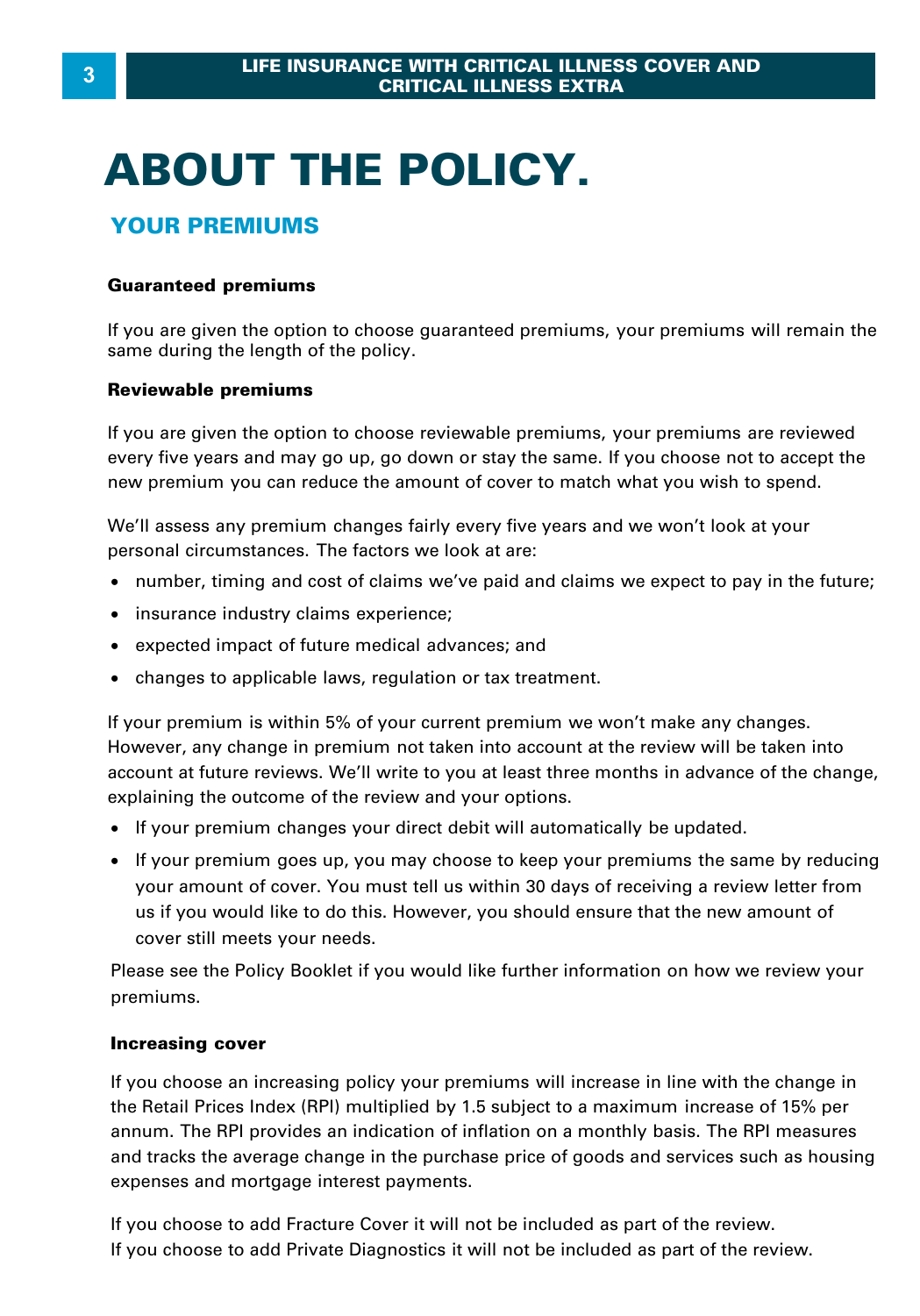#### **AGE LIMITS**

| <b>Product</b>                                                                                                                    | <b>Maximum age</b><br>for buying a<br>policy | <b>Minimum</b><br>length of the<br>policy | <b>Maximum</b><br>length of the<br>policy | <b>Your policy</b><br>must end<br>before age |
|-----------------------------------------------------------------------------------------------------------------------------------|----------------------------------------------|-------------------------------------------|-------------------------------------------|----------------------------------------------|
| Life Insurance*                                                                                                                   | 77                                           | 1 year                                    | 50 years                                  | 90                                           |
| <b>Decreasing Life</b><br>Insurance*                                                                                              | 74                                           | 5 years                                   | 50 years                                  | 90                                           |
| <b>Increasing Life</b><br>Insurance*                                                                                              | 77                                           | 2 years                                   | 50 years                                  | 90                                           |
| Life Insurance with<br><b>Critical Illness</b><br><b>Cover/Critical</b><br><b>Illness Extra*t</b>                                 | 67                                           | 2 years                                   | 40 years                                  | 70                                           |
| <b>Decreasing Life</b><br><b>Insurance with</b><br><b>Critical Illness</b><br><b>Cover/Critical</b><br><b>Illness Extra*t</b>     | 64                                           | 5 years                                   | 40 years                                  | 70                                           |
| <b>Increasing Life</b><br><b>Insurance with</b><br><b>Critical Illness</b><br><b>Cover/Critical</b><br><b>Illness Extra*t</b>     | 67                                           | 2 years                                   | 40 years                                  | 70                                           |
| <b>Critical Illness</b><br><b>Cover/Critical</b><br><b>Illness Extra with</b><br>Life Insurance <sup>+</sup>                      | 64                                           | 5 years                                   | 40 years                                  | 70                                           |
| <b>Decreasing Critical</b><br><b>Illness</b><br><b>Cover/Critical</b><br><b>Illness Extra with</b><br>Life Insurance <sup>+</sup> | 64                                           | 5 years                                   | 40 years                                  | 70                                           |
| <b>Increasing Critical</b><br><b>Illness</b><br><b>Cover/Critical</b><br><b>Illness Extra with</b><br>Life Insurance <sup>+</sup> | 64                                           | 5 years                                   | 40 years                                  | 70                                           |

The minimum age to take out a policy is 18. The policy must not end before your 29th birthday.

\*Guaranteed premiums

†Reviewable premiums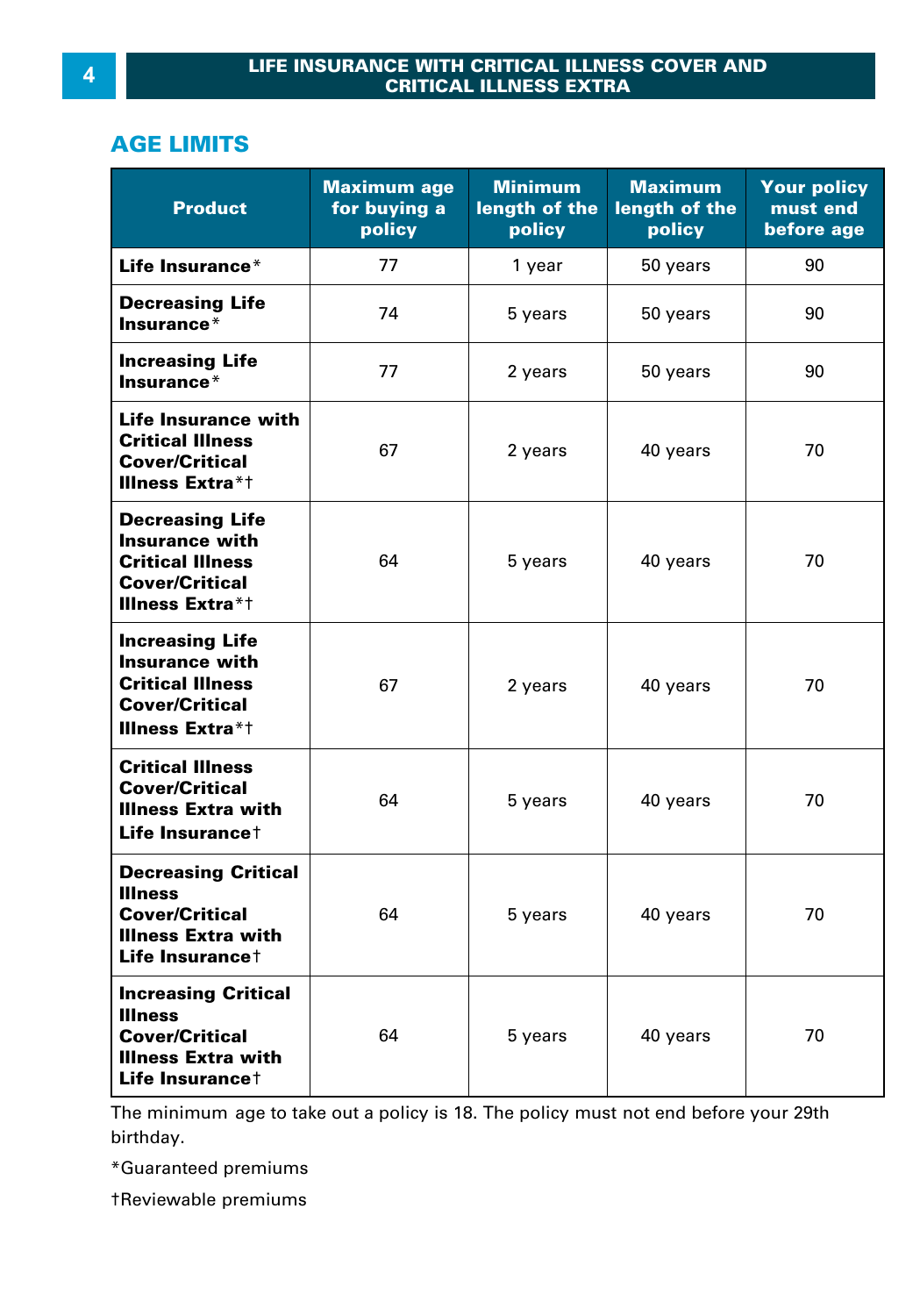#### **YOUR COVER**

#### **Level cover**

If you choose level cover, your amount of cover will stay the same unless you change it.

If the policy is to help repay a mortgage, you need to ensure that your amount of cover matches your outstanding mortgage. The policy may not completely pay off your outstanding mortgage, if you change the mortgage you have in any way and you don't adjust your cover to match your new arrangements.

**Decreasing cover**<br>If you choose decreasing cover it is often used to help protect a repayment mortgage.<br>Therefore the amount of cover reduces roughly in line with the way a repayment mortgage decreases.

You need to ensure that your amount of cover matches your outstanding mortgage. The policy may not completely pay off your outstanding mortgage, if:

- · you change the mortgage you have in any way and you don't adjust your cover to match your new arrangements.
- · the interest rate on your mortgage becomes higher than the rate applied to the policy. The rate will be shown in your Personal Quote or the Policy Booklet.

#### **Increasing cover**

If you choose increasing cover this is designed to protect the policy against inflation. Every year, we'll give you the option to increase the amount you're insured for by the changes in **Increasing cover**<br>If you choose increasing cover this is designed to protect the policy against inflation. Every<br>year, we'll give you the option to increase the amount you're insured for by the changes in<br>the Retail Price **Increasing cover**<br>If you choose increasing cover this is designed to protect the policy against inflation. Every<br>year, we'll give you the option to increase the amount you're insured for by the changes in<br>the Retail Price inflation on family budgets and is set by the Government. the Retail Prices Index (RPI) up to a maximum of 10% of your current amount of cover,<br>without the need for further medical evidence. The RPI is a way of measuring the impact of<br>inflation on family budgets and is set by the without the need for further medical evidence. The RPI is a way of measuring the impact of

premium. This takes into account the fact that the likelihood of claiming increases as you get older.

If the change in the RPI is less than 1% then both your premium and amount of cover will stay the same until the next review.

If you decide not to increase the amount you're insured for, we won't offer you this option again.

If, after you have applied for the policy, we have to increase the premium, this type of policy will not be available to you and we may offer you an alternative.

If you choose to add Fracture Cover it will not be included as part of the review.

If you choose to add Private Diagnostics it will not be included as part of the review.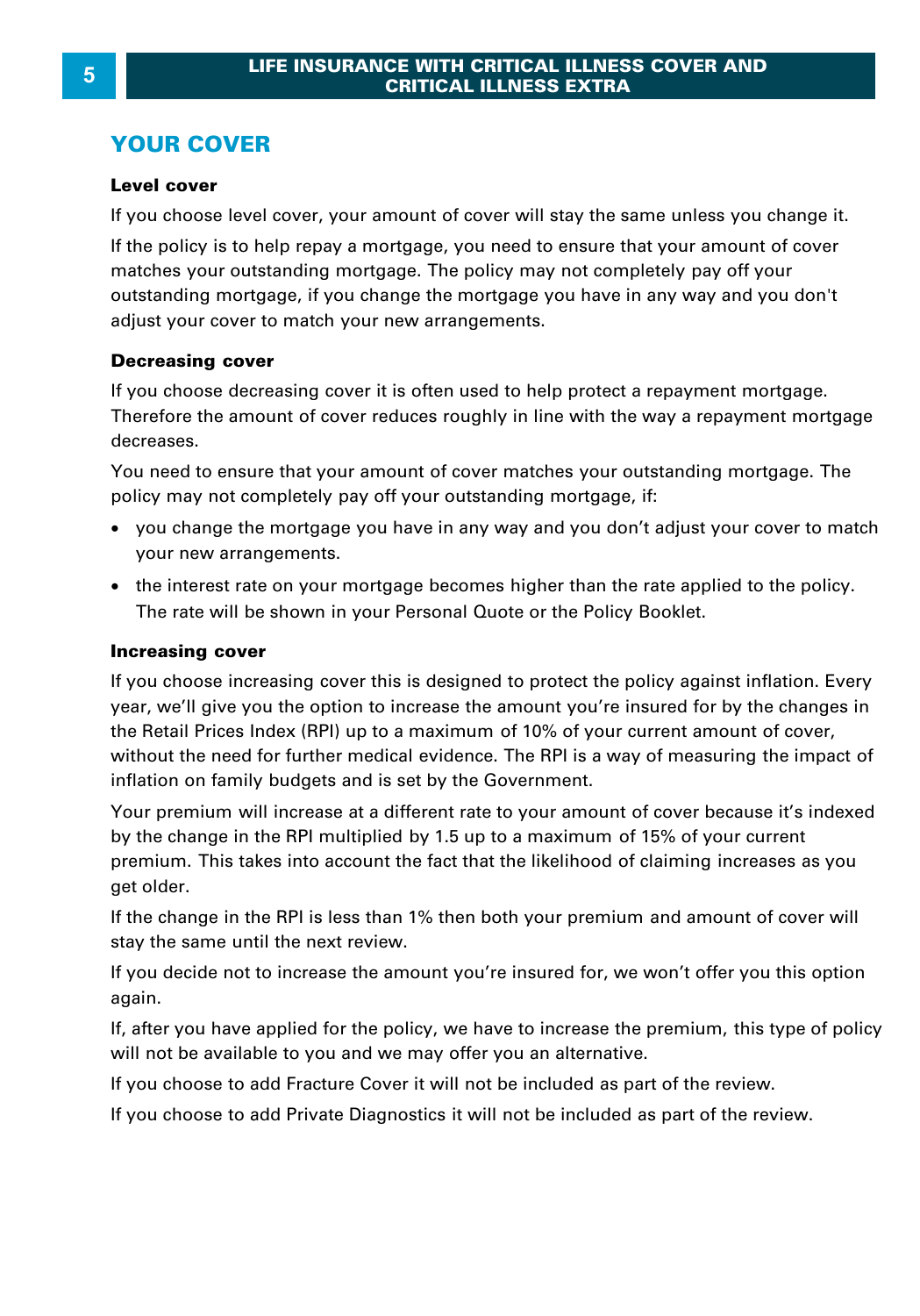# **BENEFITS FOR ALL POLICIES.**

The following benefit(s) may have eligibility criteria and restrictions that apply.

#### **ACCIDENTAL DEATH BENEFIT**

Included at no extra cost.

### T**WHAT IS COVERED?**

We'll cover you from when we receive your application, for up to 90 days or until we accept, postpone or decline your application. This means that if you die due to an accident during WHAT IS COVERED?<br>We'll cover you from when we receive your application, for up to 90 days or until we accept,<br>postpone or decline your application. This means that if you die due to an accident during<br>this time, we'll pay £300,000 for all applications. this time, we'll pay out the amount you've asked to be insured for, up to a maximum of f300,000 for all applications.<br>The benefit will be paid out if the the person covered, or one of the persons covered, sustains a bodily

The benefit will be paid out if the the person covered, or one of the persons covered , solely and independently of any other cause results in death within 90 days of the accident.

#### **WHAT IS NOT COVERED?**

We won't pay out if death occurs from:

- · Suicide, intentional and serious self-injury or an event where, in our reasonable opinion, you took your own life. We won't pay out if death occurs from:<br>• Suicide, intentional and serious self-injury or an event where, in our reasor<br>you took your own life.<br>• Taking part or attempting to take part in a dangerous sport or pastime.<br>• Tak Suicide, intentional and serious self-injury or an event where, in our reasonable opinion,<br>you took your own life.<br>Taking part or attempting to take part in a dangerous sport or pastime.<br>Taking part or attempting to take p
- ·
- you took your own life.<br>• Taking part or attempting to take pa<br>• Taking part or attempting to take pa<br>• passenger on a licensed airline.<br>• Committine. attempting or provoking
- Committing, attempting or provoking an assault or criminal offence.
- · War (whether declared or not), riot or civil commotion.
- ·passenger on a licensed airline.<br>Committing, attempting or provoking an assault or criminal offence.<br>War (whether declared or not), riot or civil commotion.<br>Taking alcohol or drugs (unless these drugs were prescribed by a United Kingdom).
- · Accidents that happened before you applied.

We don't provide this benefit:

- · If we have been told that the application is to replace an existing policy with us while cover is still provided under the existing policy.
- · From the date you tell us that you no longer want the application to proceed.

Your lump sum will be paid only once either under the Accidental Death Benefit, Free Life Cover or the policy itself.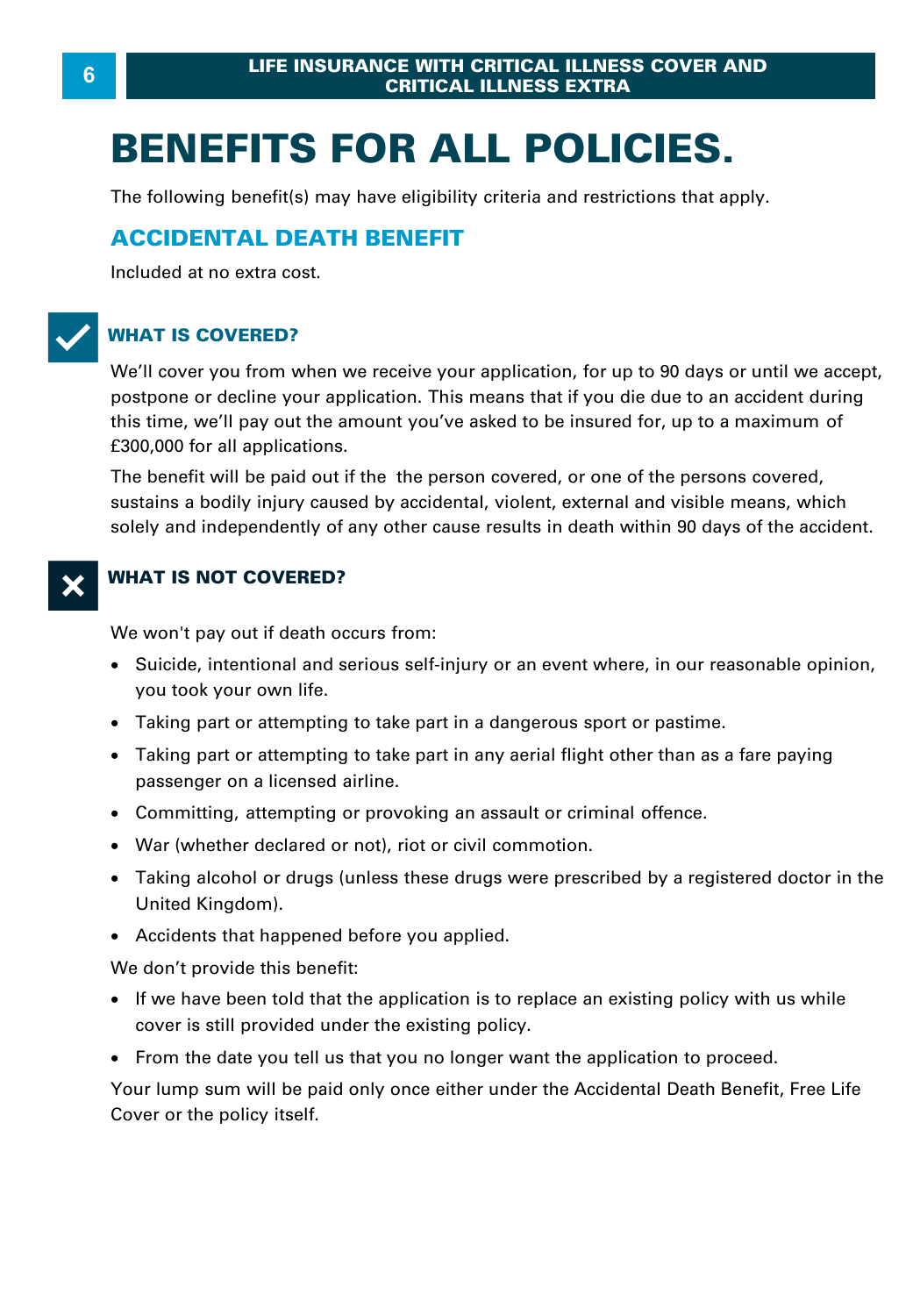#### **FREE LIFE COVER**

Included at no extra cost if you are moving home .



#### T**WHAT IS COVERED?**

We'll cover you if you die between exchange of contracts and completion of your property WHAT IS COVERED?<br>We'll cover you if you die between exchange of contracts and completion of your property<br>purchase up to a maximum of 90 days, provided you are accepted on standard terms and<br>we have everything we need to s

Your Free Life Cover will end as soon as the policy starts.

we have everything we need to start your policy.<br>
Your Free Life Cover will end as soon as the policy state You'll be covered for the lower of your proposed ame<br>
mortgage, up to a maximum of £300,000.<br>
If you live in Scotl You'll be covered for the lower of your proposed amount of cover or the amount of your

If you live in Scotland, you'll be covered between completion of missives and your date of entry.

#### **WHAT IS NOT COVERED?**

You won't be accepted for Free Life Cover if you are 55 years old or over. For joint life policies you both need to be under this age for Free Life Cover to apply.

We won't provide cover if you have another policy with any provider covering the same mortgage.

Your amount of cover will be paid only once either under Free Life Cover, Accidental Death Benefit or the policy itself.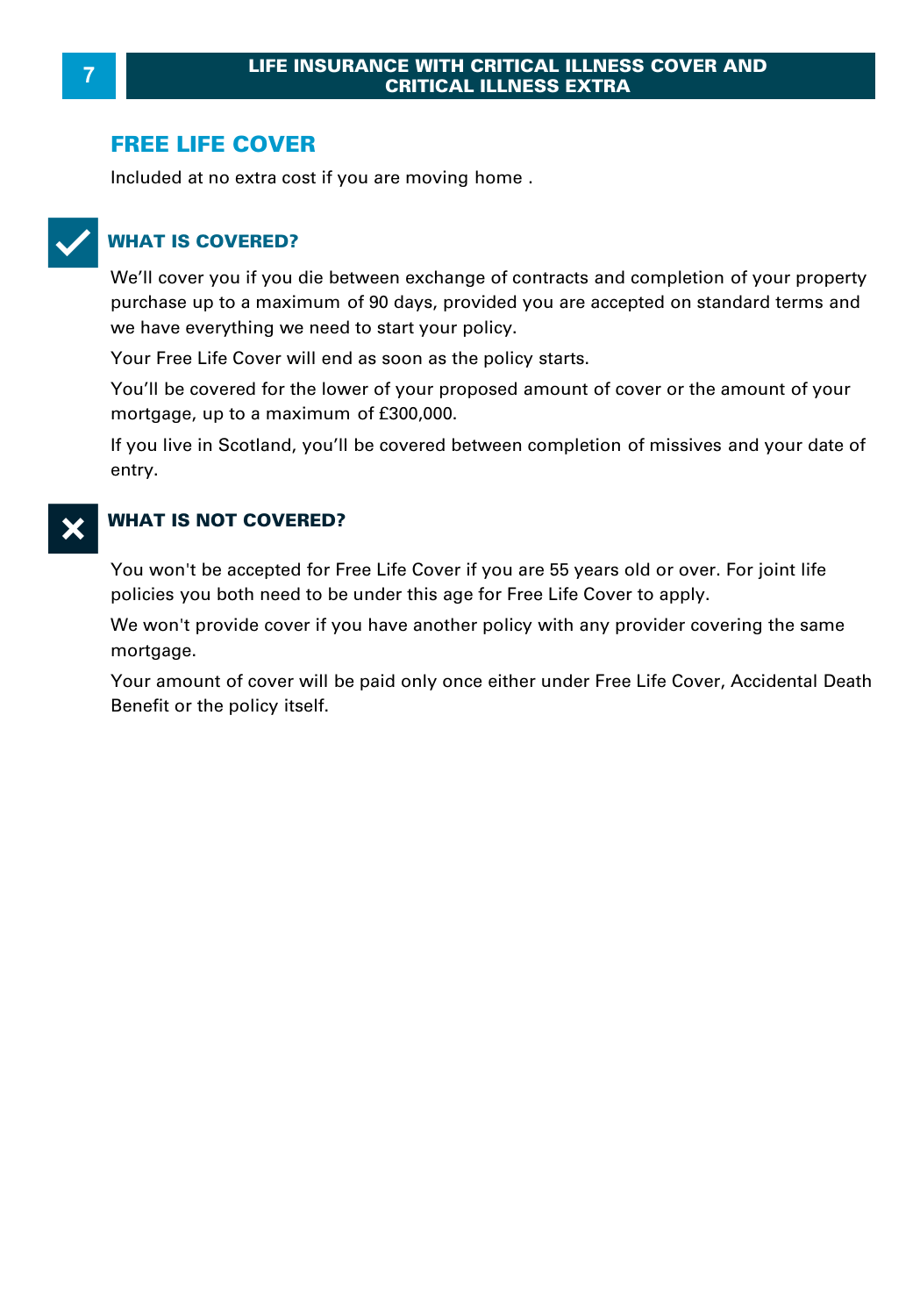#### **FRACTURE COVER**

Optional, must be chosen at the start of the policy, as long as this is before your 64th birthday, and will be an additional cost. If you choose a joint life policy you can add this for one or both lives insured.

This benefit is insured by AXIS Specialty Europe SE with all claims services provided and processed by Trustedoctor and can be renewed by you every 12 months. Fracture Cover is arranged through Legal & General Partnership Services Limited as agent of AXIS Specialty Europe SE.

You can't choose this benefit if you already have it on any other Legal & General policy. You can cancel this benefit at any time and if you do the premium for your policy will be recalculated. This benefit cannot be reapplied to your policy.



#### T**WHAT IS COVERED?**

recalculated. This benefit cannot be reapplied to your policy.<br> **WHAT IS COVERED?**<br>
You will be covered for a specified diagnosed fracture, dislocated joint, ruptured tendon or<br>|ligament tear. The amount paid will vary dep

There is no limit to the number of claims you can make, however, the maximum amount paid will be no more than £7,500 in any policy year.



#### **WHAT IS NOT COVERED?**

- · You will not be eligible for Fracture Cover if you are aged under 18 or over 70 at the date the injury occurs.
- · [You can't claim if the injury occurs within](http://www.trustedoctor.com/landg-fracture-cover) seven days of the policy start date.
- · Fracture Cover will end if the policy is cancelled or the benefit is removed.
- · You will not be eligible for Fracture Cover if you have osteoporosis or pseudarthrosis.
- · Certain types of fractures, dislocated joints, ruptured tendons and ligament tears are not covered.

Please see the Policy Booklet for full details of what is and is not covered.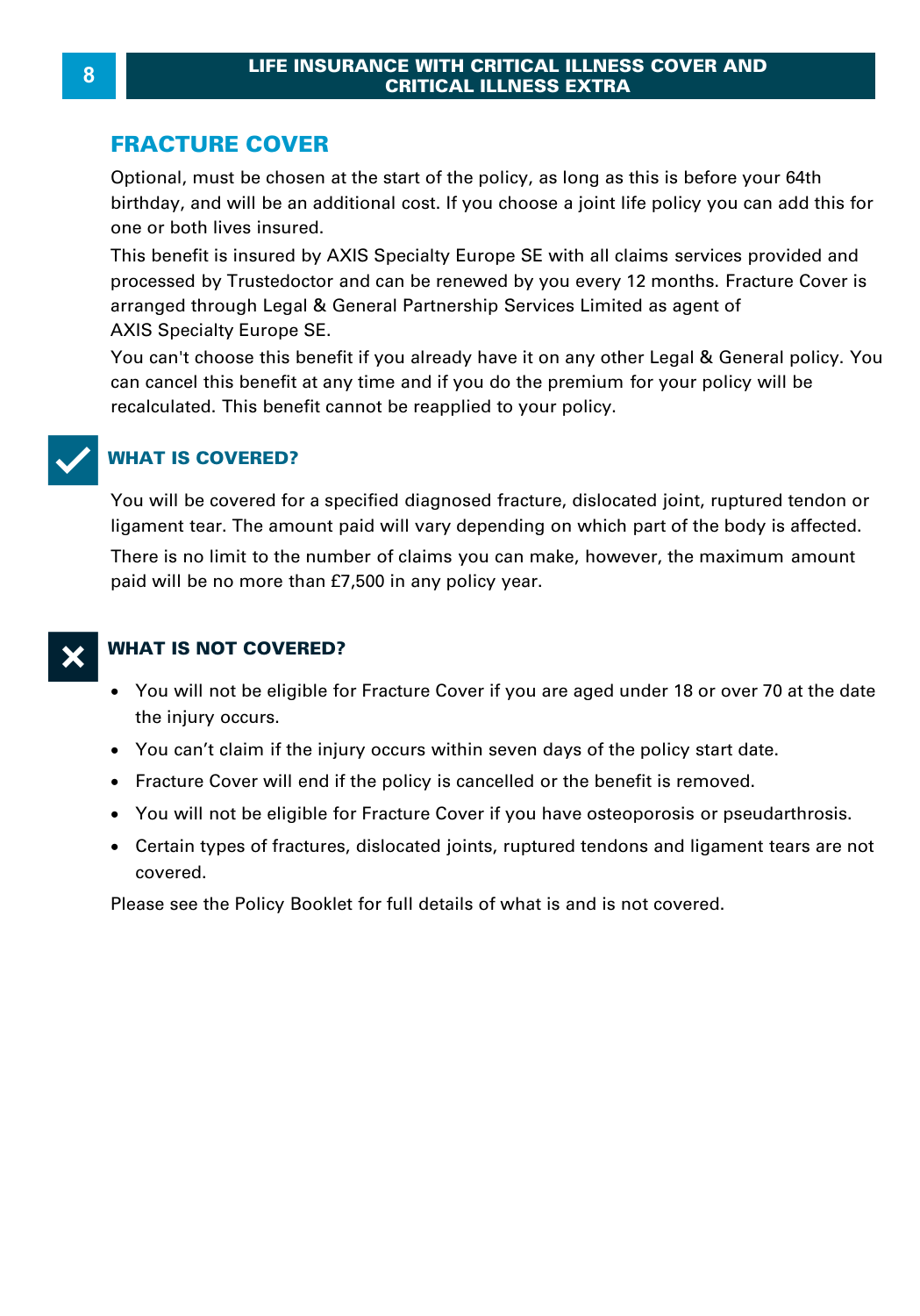#### **PRIVATE DIAGNOSTICS**

Optional, must be chosen at the start of the policy and will be an additional cost. If you **PRIVATE DIAGNOSTICS**<br>Optional, must be chosen at the start of the policy and will be an additional<br>choose a joint life policy you can add this for one or both lives insured.<br>This benefit is insured by AXIS Specialty Europ

This benefit is insured by AXIS Specialty Europe SE with all services provided by Trustedoctor and can be renewed by you every 12 months. Private Diagnostics is arranged through Legal & General Partnership Services Limited as agent of AXIS Specialty Europe SE.

You can't choose this benefit if you already have it on any other Legal & General policy. You can cancel this benefit at any time and if you do the premium for your policy will be recalculated. This benefit cannot be reapplied to your policy.



#### T**WHAT IS COVERED?**

Private Diagnostics allows you access to a Specialist via the Trustedoctor portal, in order to speed up specialist consultations and diagnostic testing for Oncology, Cardiology or Neurosurgery.

- · For each person that takes out the benefit, in any benefit renewal period, the cost of up to three primary virtual consultations will be covered, as long as each separate primary virtual consultation is for a different symptom. If your child has a primary virtual consultation this will count towards the limit mentioned above.
- · The cost of one follow up virtual consultation for each primary virtual consultation will be covered.
- · The cost of all non-invasive diagnostic tests that your specialist recommends will be covered.

This benefit also covers any of your children, provided the virtual consultation process starts before their 22nd birthday.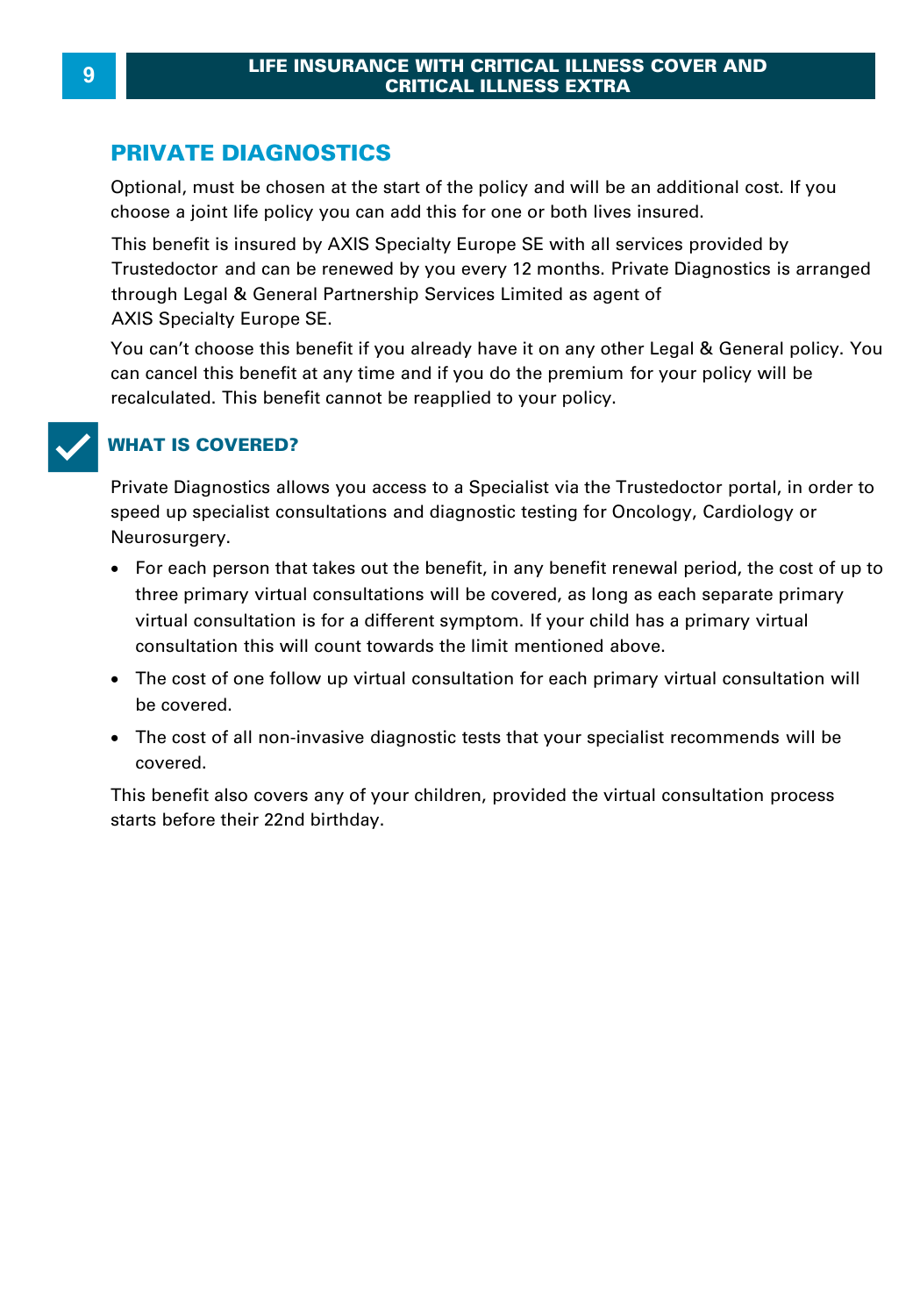#### **WHAT IS NOT COVERED?**

- · The cost of any virtual consultation or non-invasive diagnostic test that has not been arranged and authorised through the Trustedoctor portal and recommended by a specialist.
- · The cost of any expenses for accommodation, travel or taking time off work to attend the virtual consultation or complete the approved non-invasive diagnostic tests. Superialist.<br>
• The cost of any expenses for accommodation, travel or taking time off work to attivirtual consultation or complete the approved non-invasive diagnostic tests.<br>
• The cost of all invasive diagnostic tests ev
- The cost of all invasive diagnostic tests even if recommended by a specialist.
- Any primary virtual consultation where symptoms began before the policy start date.
- · Diagnostic tests for your child if before the policy start date:
	- º Their symptoms existed; or
	- º The illness or condition had occurred; or
	- º Either parent received counselling or medical advice in relation to the condition or have been aware of the increased risk of the condition before the policy start date or before the legal adoption of the child.

Please see the Policy Booklet for full details of what is and is not covered.

#### **WAIVER OF PREMIUM**

Optional, must be chosen at the start of the policy and will be an additional cost.

#### **WHAT IS COVERED?**

You won't have to pay your premiums after 26 weeks if you're too ill or incapacitated due to sickness or injury to do your normal job. If you're not in work, we'll use Specified Work Tasks (see section headed Specified Work Tasks) to see whether or not you have to pay your premiums.

#### X**WHEN IS IT NOT AVAILABLE?**

You won't be able to include Waiver of Premium if:

- · You are 55 years old or older when your application is accepted.
- · After assessment, we have had to increase your premium.
- · We've applied an exclusion (something we'll not cover you for).

Please see the Policy Booklet for further information.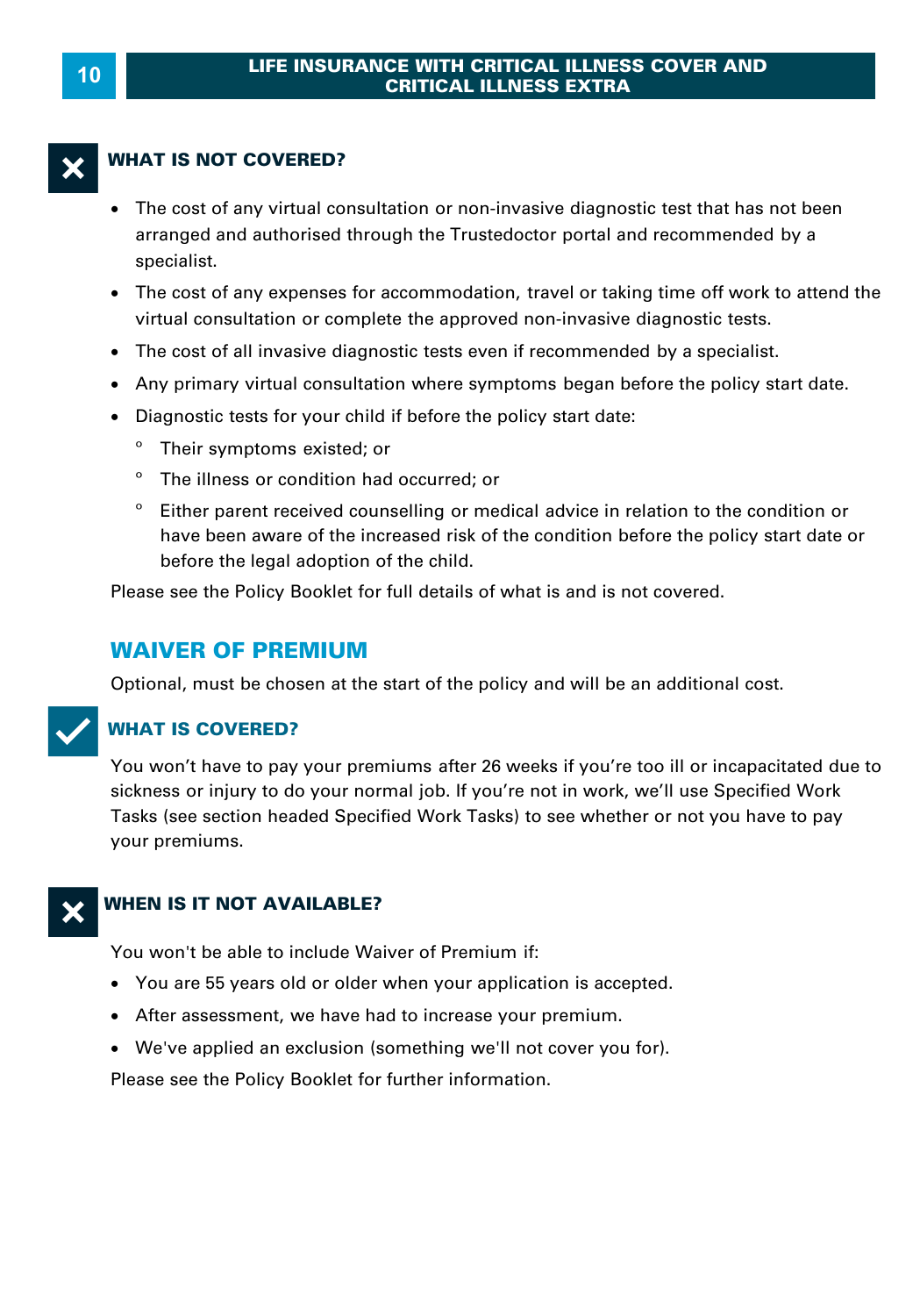# **CRITICAL ILLNESSES COVERED.**

If you choose Critical Illness Cover, you will be covered for the illnesses shown below. For a **CRITICAL ILLNESSES COVERED.**<br>If you choose Critical Illness Cover, you will be covered for the illnesses shown below. For<br>claim to pay out, your illness must meet Legal & General's definition. It must also be<br>verified by **CRITICAL ILLNESSES COVERED.**<br>If you choose Critical Illness Cover, you will be covered for the illnesses shown below. For a<br>claim to pay out, your illness must meet Legal & General's definition. It must also be<br>verified b Formal by a consultant at a hoopital in the City who is a opposition in an area of meansing<br>appropriate to the cause of your claim as in some instances cover may be limited. For<br>• some types of cancer are not covered<br>• to example:

- · some types of cancer are not covered
- to make a claim for some illnesses, you need to have permanent symptoms.

Please check the full definitions found in the Guide to Critical Illnesses Covered and Policy Booklet to make sure that you understand exactly what is covered.

- · **Aorta graft surgery**  *requiring surgical replacement*
- · **Aplastic anaemia**  *categorised as very severe*
- · **Bacterial meningitis**  *resulting in permanent symptoms*
- · **Benign brain tumour**  *resulting in either specified treatment or permanent symptoms*
- · **Blindness**  *permanent and irreversible*
- Brain injury due to trauma, anoxia or hypoxia resulting in permanent symptoms **Brain injury due to trauma, anoxia or hypoxia** *– resulting in permanent symptoms*<br>Cancer – *excluding less advanced cases*<br>Cardiac arrest – with insertion of a defibrillator<br>Cardiomyopathy – of specified severity or resu
- · **Cancer**  *excluding less advanced cases*
- · **Cardiac arrest**  *with insertion of a defibrillator*
- · **Cardiomyopathy**  *of specified severity or resulting in specified treatment*
- · **Coma**  *of specified severity*
- · **Creutzfeldt-Jakob disease (CJD)**
- · **Deafness**  *permanent and irreversible*
- · **Dementia including Alzheimer's disease**  *resulting in permanent symptoms*
- · **Encephalitis**  *resulting in permanent symptoms*
- · **Heart attack**  *of specified severity*
- · **Heart valve replacement or repair**  *with surgery*
- · **Kidney failure**  *requiring permanent dialysis*
- · **Liver failure**  *of advanced stage*
- · **Loss of use of hand or foot**
- · **Loss of speech**  *total permanent and irreversible*
- · **Major organ transplant**
- · **Motor neurone disease**  *resulting in permanent symptoms*
- · **Multiple sclerosis**  *where there have been symptoms*
- · **Parkinson's disease**  *resulting in permanent symptoms*
- · **Pulmonary hypertension** *– of specified severity*
- · **Respiratory failure**  *of advanced stage*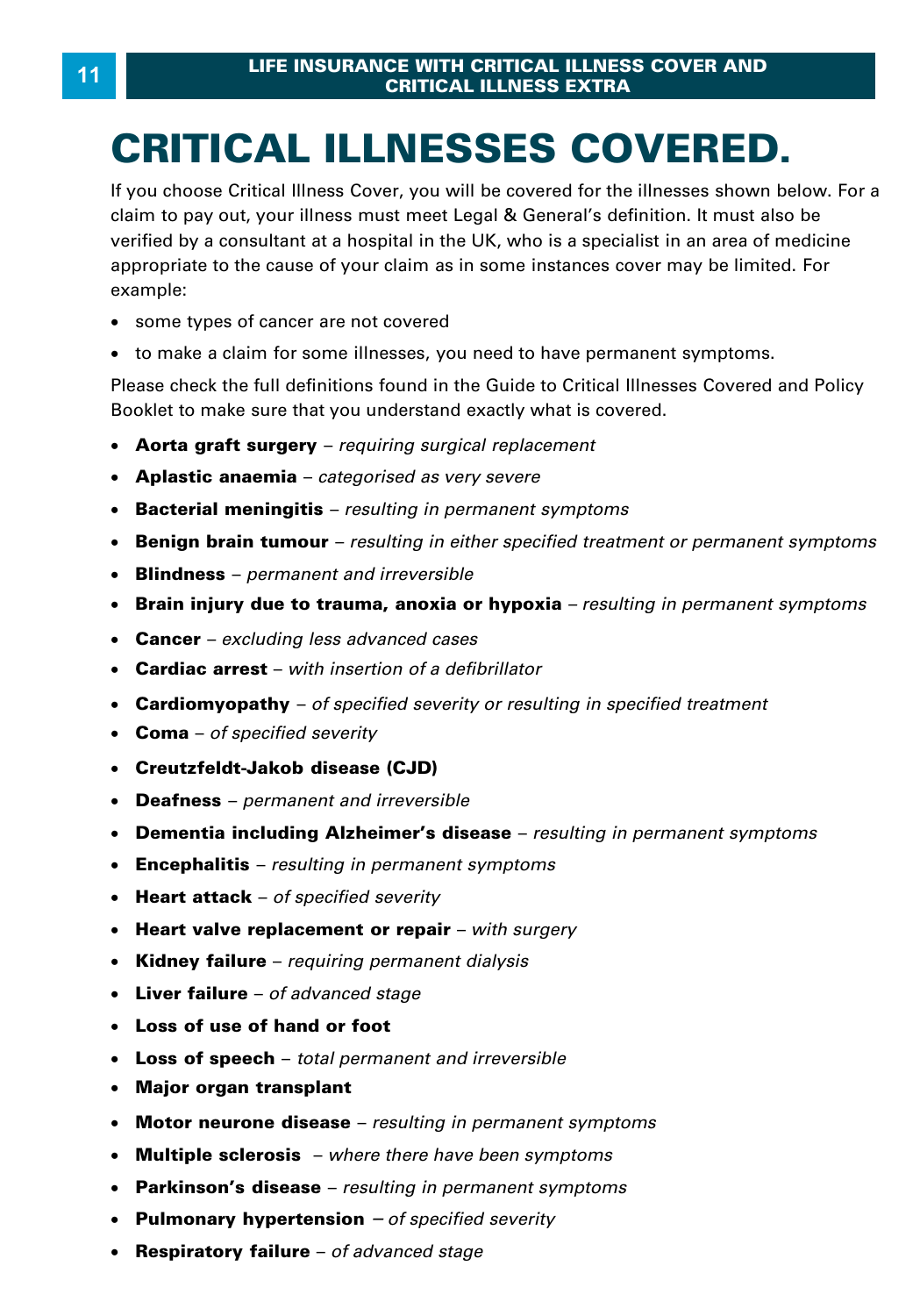- · **Specified heart surgery**
- · **Spinal stroke**  *resulting in symptoms lasting at least 24 hours*
- · **Stroke**  *resulting in symptoms lasting at least 24 hours*
- · **Systemic Lupus Erythematosus**  *with severe complications*
- · **Third degree burns**  *covering 20% of the surface area of the body or 20% of the face*
- · **Total and Permanent Disability**  *of specified severity*

We'll cover you for the loss of physical or mental ability, due to an illness or injury, to do either your own occupation or at least three of the six Specified Work Tasks (see section headed Specified Work Tasks).

The definition that applies to you will be shown in the Policy Booklet and will depend on your occupation, employment status and whether you are paid for your work. The definition that applies to you will be shown in the Policy Booklet and wi<br>your occupation, employment status and whether you are paid for your wor<br>**SPECIFIED WORK TASKS**<br>Walking – The ability to walk more than 200 metr

#### **SPECIFIED WORK TASKS**

your occupation, employment status and whether you are paid for your work.<br>**SPECIFIED WORK TASKS**<br>Walking – The ability to walk more than 200 metres on a level surface.<br>Climbing – The ability to climb up a flight of 12 sta needed. **Walking –** The ability to walk more than 200 metres on a level surface.<br>**Climbing –** The ability to climb up a flight of 12 stairs and down again, using the handrail<br>needed.<br>**Lifting –** The ability to pick up an object we

seconds before replacing the object on the table. **Lifting** – The ability to pick up an object weighing 2kg at table height and hold for 60 seconds before replacing the object on the table.<br>**Bending** – The ability to bend or kneel to touch the floor and straighten up agai **Lifting –** The ability to pick up an object weighing 2kg at table height and hold for 60 seconds before replacing the object on the table.<br>**Bending –** The ability to bend or kneel to touch the floor and straighten up agai

seconds before replacing the object on the table.<br>**Bending** – The ability to bend or kneel to touch the floor and straighten up again.<br>**Getting in and out of a car** – The ability to get into a standard saloon car, and out desktop personal computer keyboard.

#### **SURGICAL TREATMENT**

We will make an advance payment of the amount of cover if the life insured is placed on an NHS waiting list for one of the specified surgical treatments and meet the full definition:

- · **aorta graft surgery**  *requiring surgical replacement*
- · **heart valve replacement or repair**  *with surgery*
- · **specified heart surgery**

Full definitions for these surgical treatments are detailed in the Policy Booklet.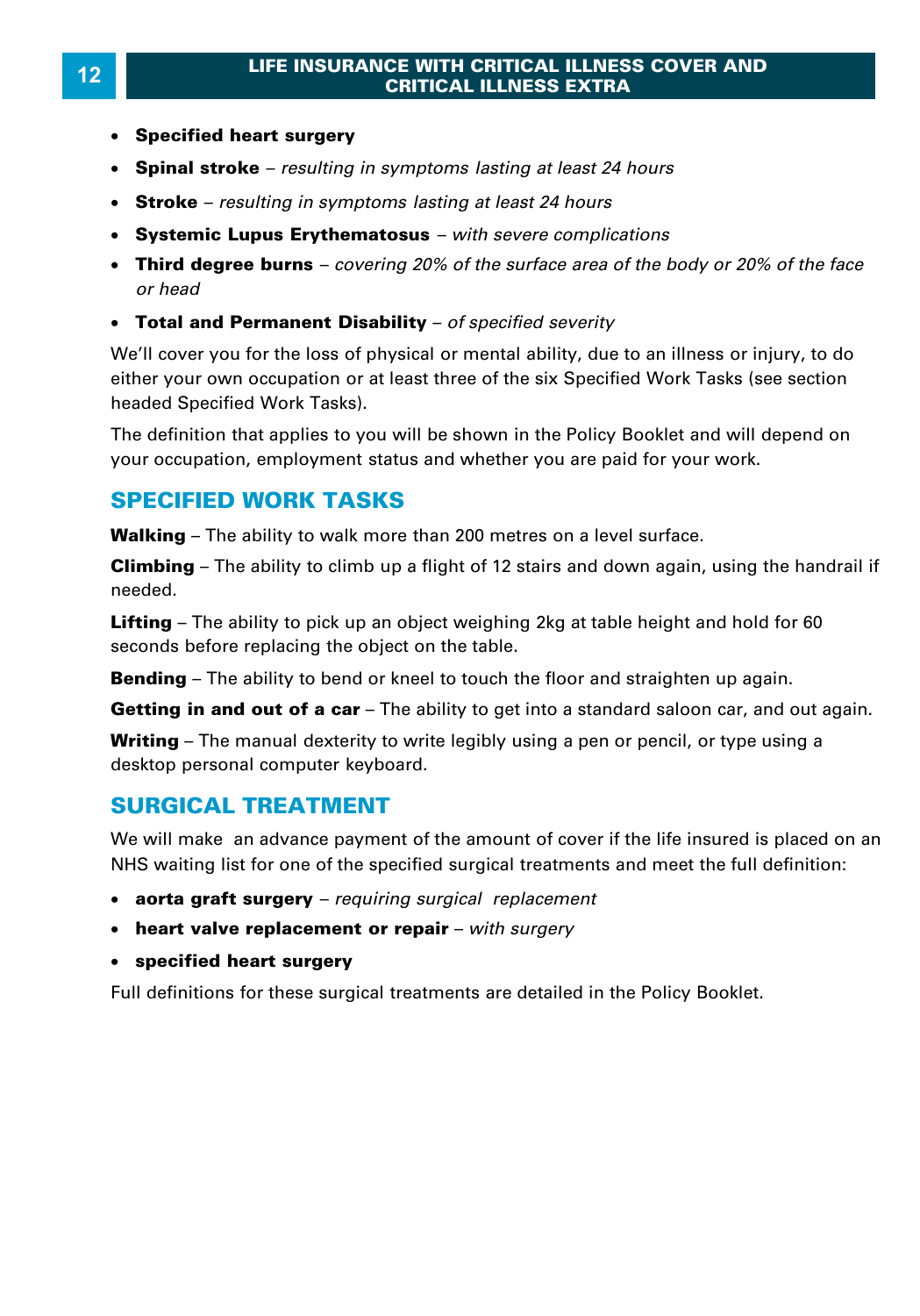# **CRITICAL ILLNESSES COVERED**

If you choose Critical Illness Extra, you will be covered for the illnesses shown in this section and the section headed 'Critical Illnesses Covered'.

**UNDER CRITICAL ILLNESS EXTRA.**<br>
If you choose Critical Illness Extra, you will be covered for the illnesses shown in this<br>
section and the section headed 'Critical Illnesses Covered'.<br>
For a claim to pay out, your illness For a claim to pay out, your illness must meet Legal & General's definition. It must also be<br>verified by a consultant at a hospital in the UK, who is a specialist in an area of medicine Formal by a consultant at a hoopital in the City who is a opposition in an area of meansing<br>appropriate to the cause of your claim as in some instances cover may be limited. For<br>• some types of cancer are not covered<br>• to example:

- · some types of cancer are not covered
- to make a claim for some illnesses, you need to have permanent symptoms.

Please check the full definitions found in the Guide to Critical Illnesses Covered and Policy Booklet to make sure that you understand exactly what is covered.

- · **Benign spinal cord tumour**  *resulting in either specified treatment or permanent symptoms*
- · **Cauda equina syndrome**  *resulting in permanent symptoms*
- · **Heart failure**  *of specified severity*
- · **Intensive care**  *requiring mechanical ventilation for 7 days*
- · **Interstitial lung disease**  *of specified severity*
- · **Myasthenia gravis**  w*ith specified symptoms*
- · **Necrotising fasciitis**
- · **Neuromyelitis optica (formerly Devic's disease)**  *where there have been symptoms*
- · **Parkinson plus syndromes**  *resulting in permanent symptoms*
- · **Peripheral vascular disease**  *requiring bypass surgery*
- · **Primary sclerosing cholangitis**
- · **Pulmonary artery surgery**  *requiring surgical replacement*
- · **Removal of an entire lung**  *due to injury or disease*
- · **Removal of an eyeball**  *due to injury or disease*
- · **Severe Crohn's disease**  *treated with two surgical intestinal resections or removal of entire large bowel*
- · **Syringomyelia or syringobulbia**  *with surgery*
- · **Ulcerative colitis**  *resulting in the removal of the entire large bowel*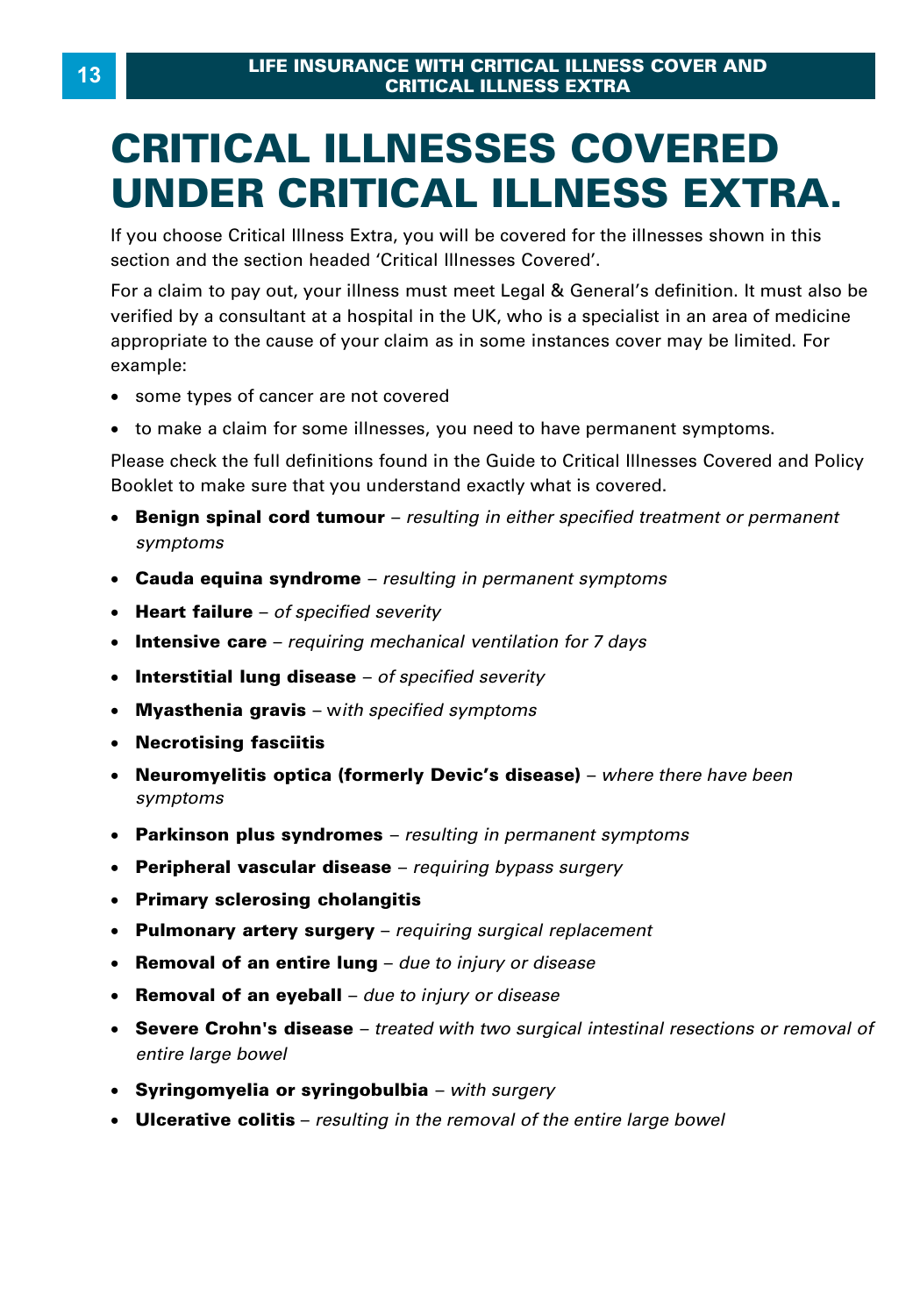#### **SURGICAL TREATMENT**

We will make an advance payment of the amount of cover if the life insured is placed on an NHS waiting list for one of the following surgical treatments and meet the full definition:

- · **aorta graft surgery**  *requiring surgical replacement*
- · **heart valve replacement or repair**  *with surgery*
- · **peripheral vascular disease**  *requiring bypass surgery*
- · **pulmonary artery surgery**  *requiring surgical replacement*
- · **severe Crohn's disease**  *treated with two surgical intestinal resections or removal of entire large bowel*
- · **specified heart surgery**
- · **syringomyelia or syringobulbia**  *with surgery*
- · **ulcerative colitis**  *resulting in the removal of the entire large bowel*

Full definitions for these surgical treatments are detailed in the Policy Booklet.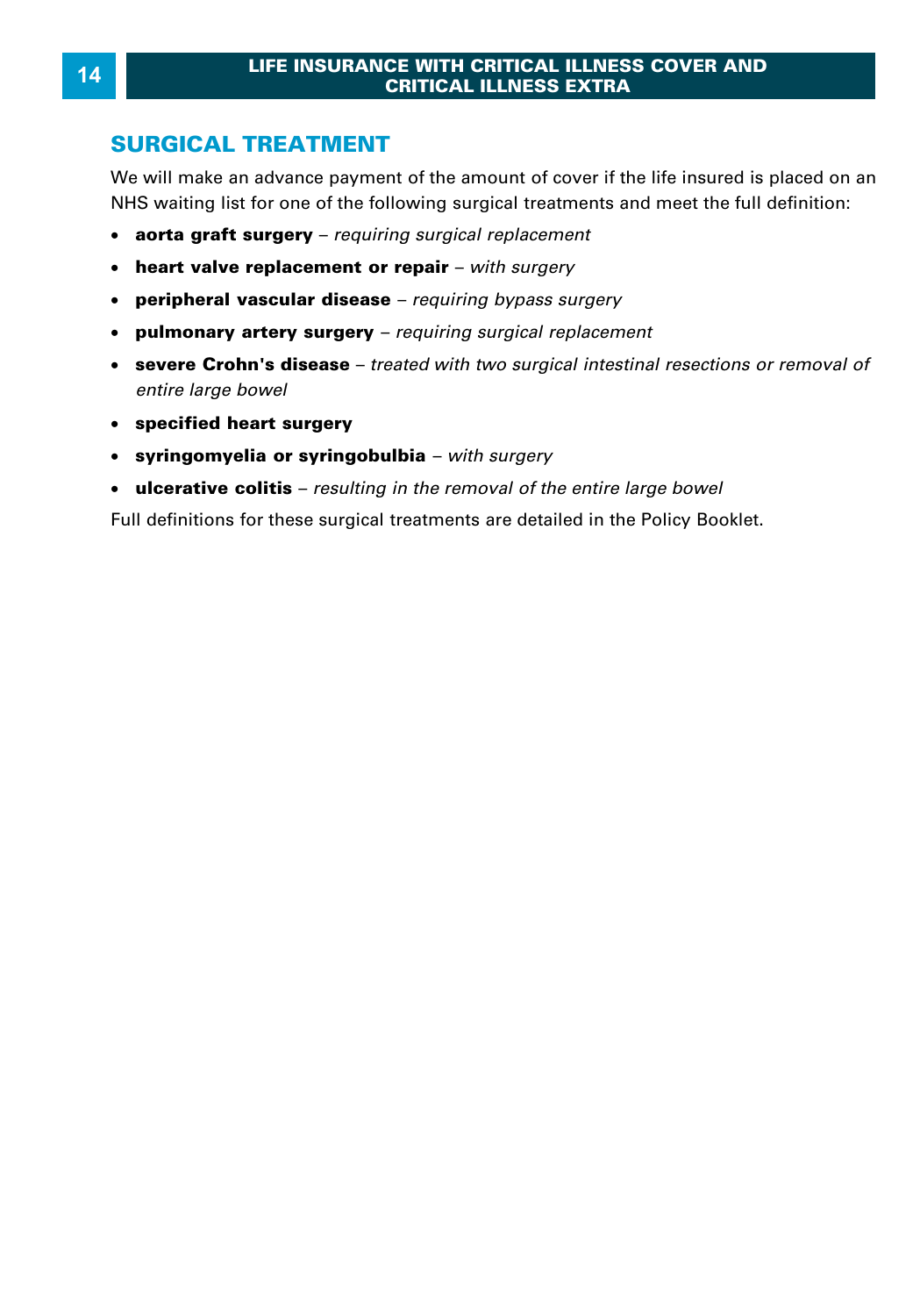# **ADDITIONAL COVER IF CRITICAL ILLNESS COVER IS CHOSEN.**

- · **Carcinoma in situ of the breast**  *treated by surgery.*
- · **Low grade prostate cancer**  *requiring treatment.*

#### T**WHAT IS COVERED?**

Unless specifically excluded in the Policy Booklet under the heading 'What you are not covered for':

We'll pay out 25% of your amount of cover up to a maximum of £25,000. If decreasing cover is chosen we'll pay 25% of the decreasing amount up to a maximum of £25,000.

Your amount of cover and premiums will not be affected if we make an additional payment to you and we'll still pay out the amount you are covered for under the main policy in case of a terminal illness or critical illness or death .

We'll only pay out once for each definition shown above.

If joint life cover is chosen both lives insured will be able to claim.

#### X**WHAT IS NOT COVERED?**

Please check the full definitions found in the Guide to Critical Illnesses Covered and Policy Booklet to make sure you understand exactly what is not covered.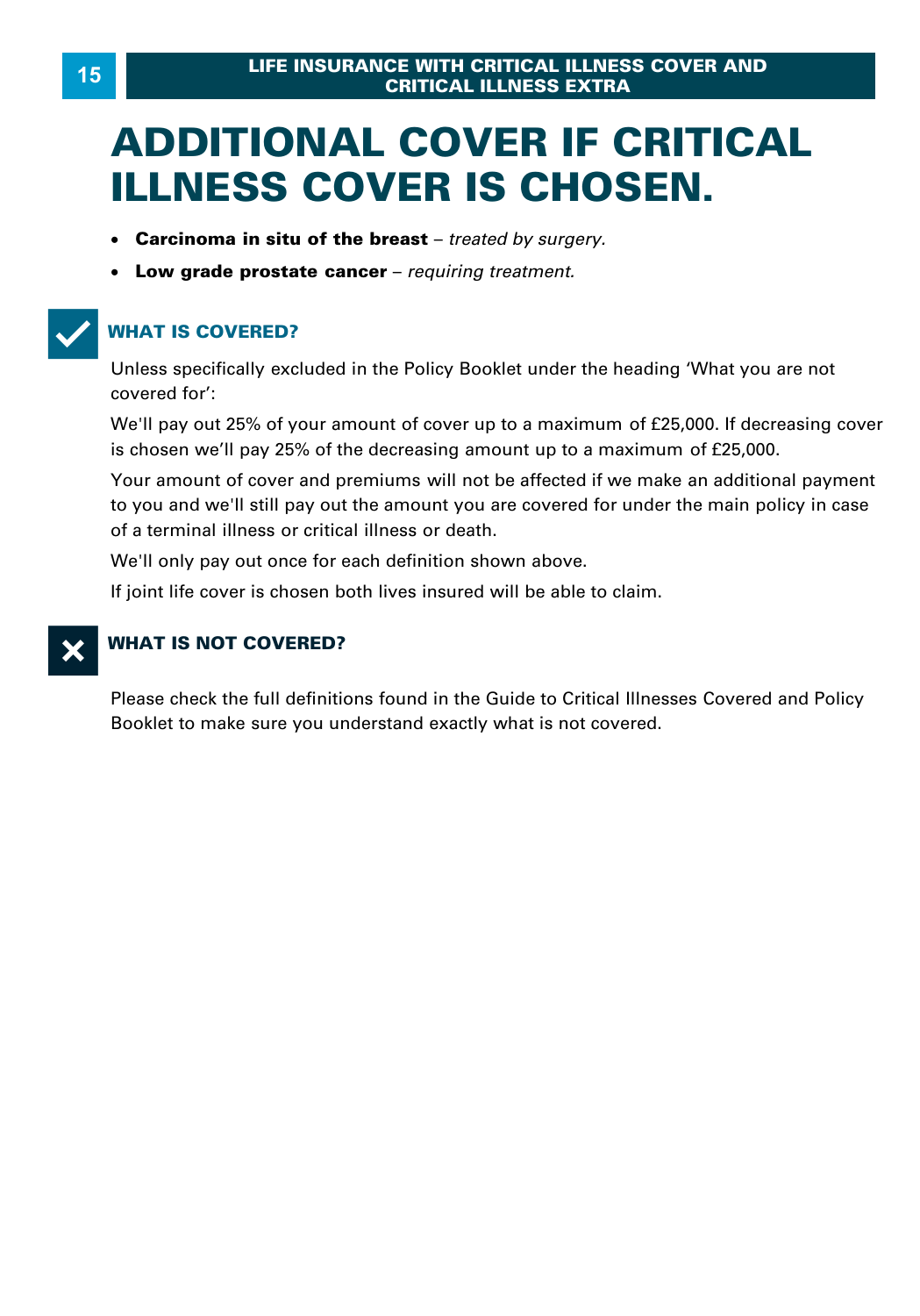# **ADDITIONAL COVER IF CRITICAL ILLNESS EXTRA IS CHOSEN.**

- · **Aortic aneurysm**  *with endovascular repair*
- · **Aplastic anaemia**  *categorised as severe*
- · **Brain abscess drained via craniotomy**
- · **Carotid artery stenosis**  *of specified severity resulting in surgery*
- · **Central retinal artery or vein occlusion**  *resulting in permanent symptoms*
- · **Cerebral or spinal aneurysm**  *with specified treatment*
- · **Cerebral or spinal arteriovenous malformation**  *with specified treatment*
- · **Coronary angioplasty**
- · **Crohn's disease**  *treated with one surgical intestinal resection*
- · **Desmoid type fibromatosis**  *with specified treatment*
- · **Diabetes mellitus type 1**  *requiring specified treatment*
- · **Drug resistant epilepsy**  *requiring specified surgery*
- · **Guillain-Barre syndrome**  *with persisting clinical symptoms*
- · **Less advanced cancer**  *of named sites and specified severity*
- · **Non-invasive gastro intestinal stromal tumour**
- · **Other cancer in situ or neuroendocrine tumour (NET) of low malignant potential** – *with surgery*
- · **Pituitary gland tumour**  *with specified treatment or resulting in permanent symptoms* **potential –** with surgery<br>**Pituitary gland tumour –** with specified treatment or resulting in permanent<br>symptoms<br>Removal of one or more lobe(s) of a lung – due to injury or disease<br>Removal of urinary bladder – due to inju
- Removal of one or more lobe(s) of a lung due to injury or disease
- · **Removal of urinary bladder**  *due to injury or disease*
- · **Significant visual loss**  *permanent and irreversible*
- · **Third degree burns**  *covering 10% of the surface area of the body or 10% of the face*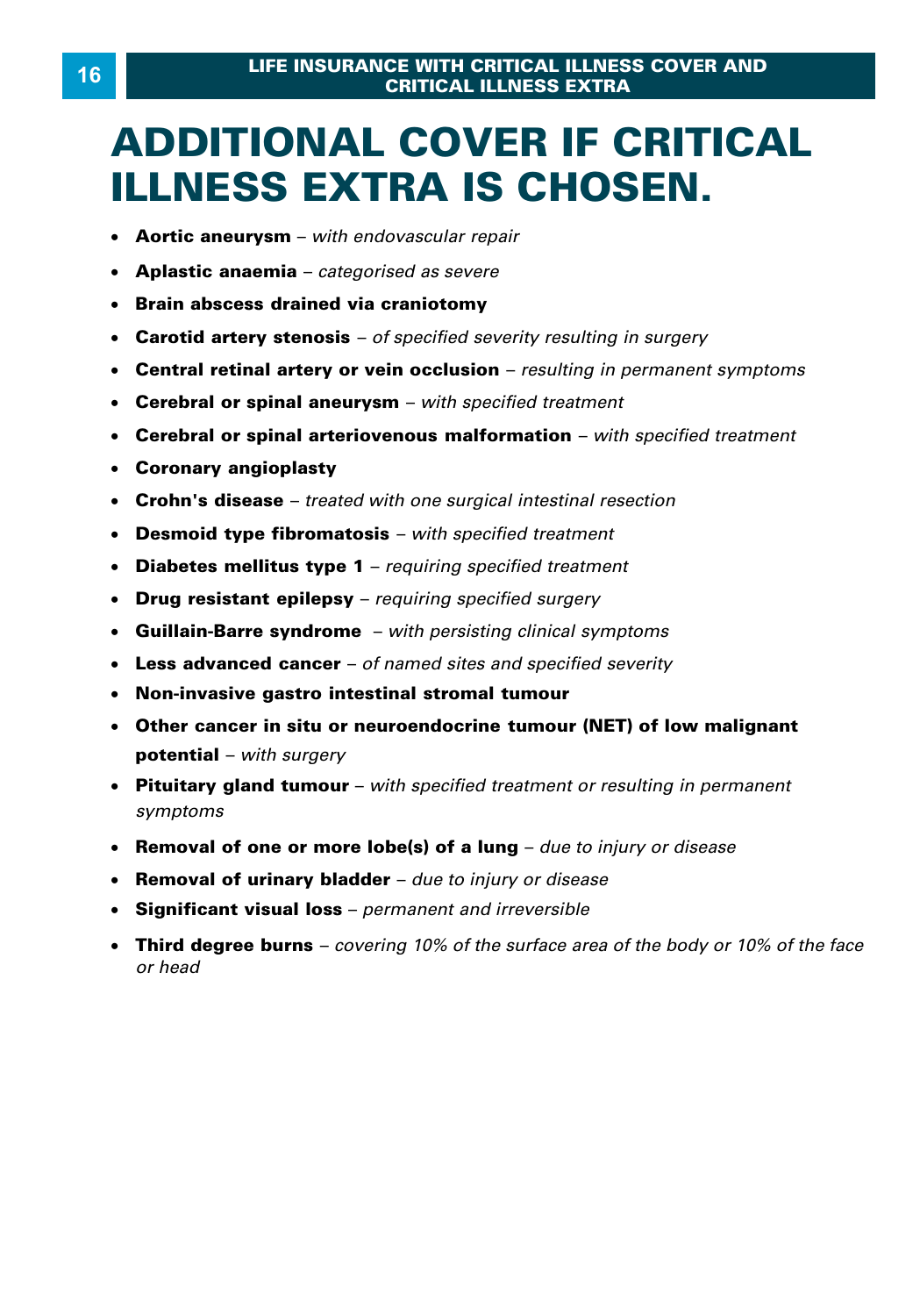

#### **WHAT IS COVERED?**

Unless specifically excluded in the Policy Booklet under the heading 'What you are not covered for': Unless specifically excluded in the Policy Booklet under the heading 'What you are no<br>covered for':<br>We'll pay out 50% of your amount of cover up to a maximum of £30,000. If decreasin<br>is chosen we'll pay 50% of the decreasi

WHAT IS COVERED?<br>Unless specifically excluded in the Policy Booklet under the heading 'What you are not<br>covered for':<br>We'll pay out 50% of your amount of cover up to a maximum of £30,000. If decreasing cover<br>is chosen we'l

Your amount of cover and premiums will not be affected if we make an additional payment to you and we'll still pay out the amount you are covered for under the main policy in case of a terminal illness or critical illness or death .

We'll only pay out once for each definition shown above, with the exception of 'Less advanced cancer' and 'Other cancer in situ or neuroendoctrine tumour (NET) of low malignant potential'. Please see the Policy Booklet for full details.

If joint life cover is chosen both lives insured will be able to claim.

#### **WHAT IS NOT COVERED?**

Please check the full definitions found in the Guide to Critical Illnesses Covered and Policy Booklet to make sure you understand exactly what is not covered.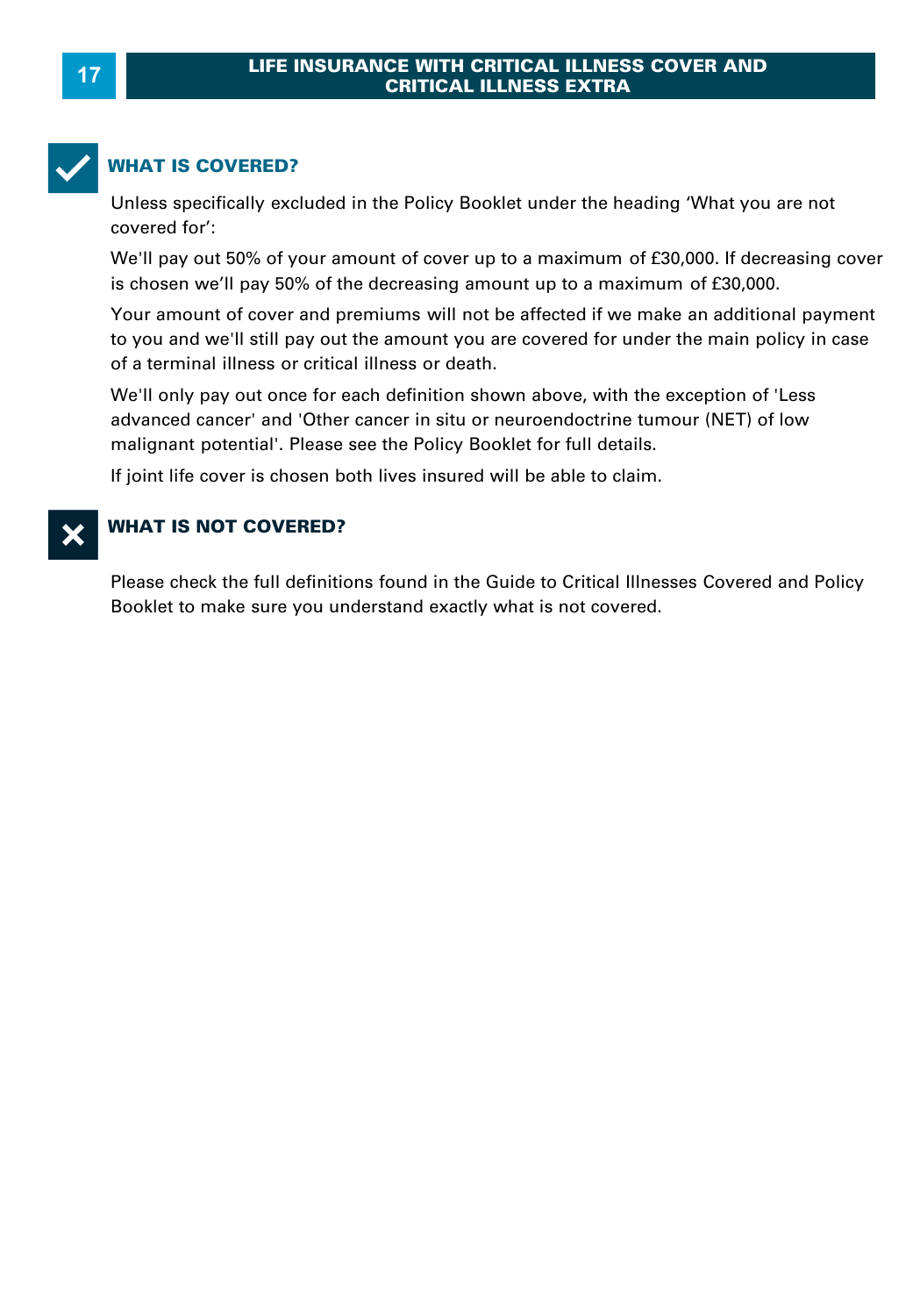# **EXTRA BENEFITS INCLUDED IF CRITICAL ILLNESS COVER OR CRITICAL ILLNESS EXTRA IS CHOSEN.**

#### **ACCIDENT HOSPITALISATION BENEFIT**



#### T**WHAT IS COVERED?**

We'll pay £5,000 if you are in hospital with physical injuries for a minimum of 28 consecutive days, immediately following an accident.

## **X** WHAT IS NOT COVERED?

This benefit will not be payable if a valid claim has been made for Critical Illness Cover . We'll only pay one claim for each person covered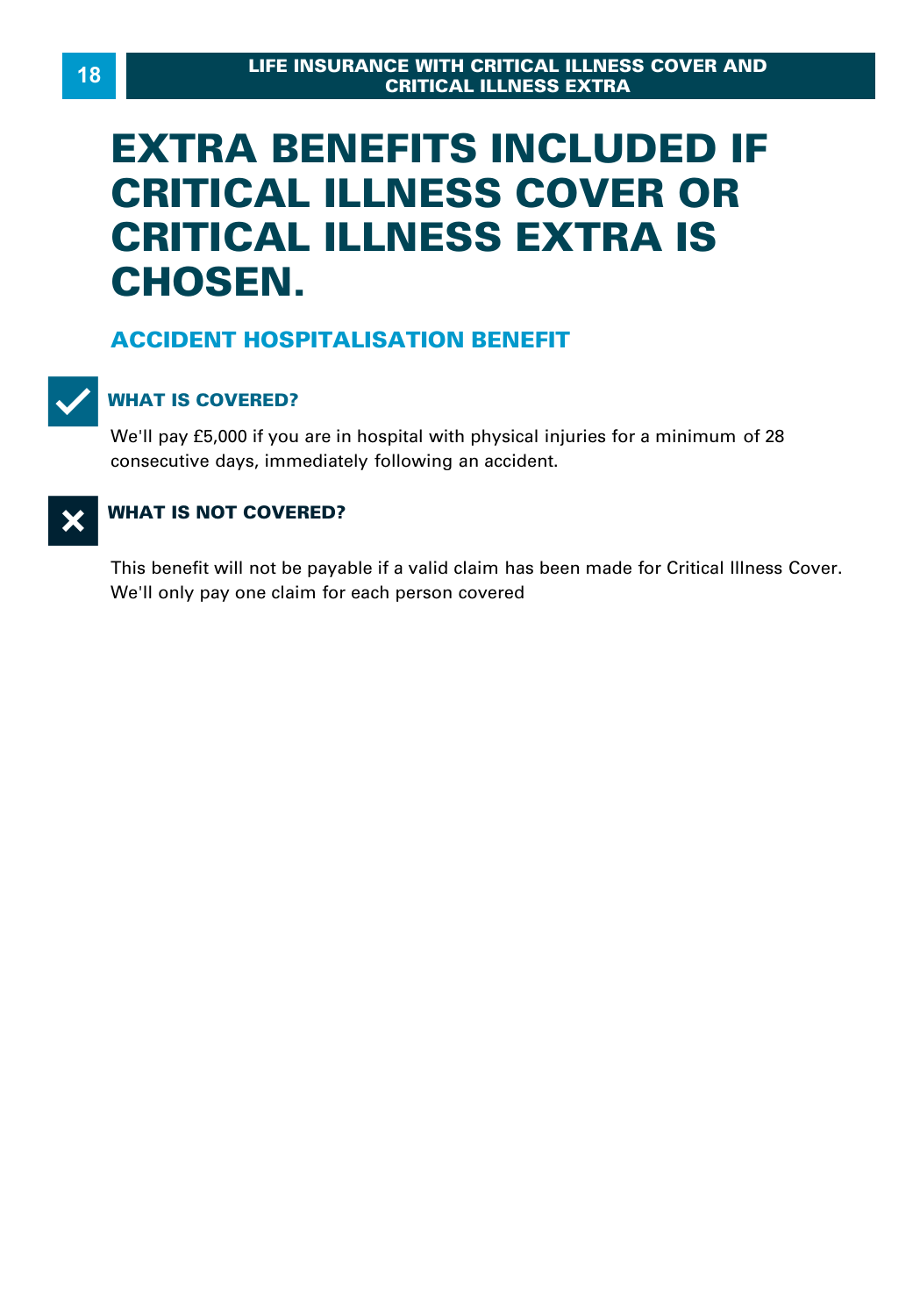#### **CHILDREN'S CRITICAL ILLNESS COVER**

Included at no extra cost. If you would like more cover for your children, please see the section headed 'Children's Critical Illness Extra'.



#### T**WHAT IS COVERED?**

We'll cover a relevant child\* or any children you have in the future if, before the end of your policy, they're diagnosed with one of the critical illnesses we cover . (except for Total and Permanent Disability) .

If you choose Critical Illness Cover they will be covered for the illnesses shown in the sections headed 'Critical Illnesses Covered' (except Total and Permanent Disability) and 'Additional Cover If Critical Illness Cover Is Chosen'.

If you choose Critical Illness Extra they will be covered for the conditions shown in the section headed 'Critical Illnesses Covered' (except Total and Permanent Disability) and the following conditions, which are listed within the 'less advanced cancer – *of named sites and*  <sup>2</sup> Additional Cover If Critical lilness Cover Is Chosen<sup>1</sup>.<br>If you choose Critical Illness Extra they will be covered for the conditions shown in the<br>section headed 'Critical Illnesses Covered' (except Total and Permanent Is Chosen' (see Policy Booklet for full definitions):

- · carcinoma in situ of the breast *treated by surgery* ,
- · low grade prostate cancer *requiring treatment* .

They are covered from when they're 30 days old to their 22nd birthday.

We'll pay out 50% of your original amount of cover up to a maximum of £25,000 for a valid claim.

Your amount of cover and premiums will not be affected if we make an additional payment to you.

We'll pay out one claim per relevant child\* under the policy. Once two claims in total have been made, children's cover will end. If the same relevant child\* is covered by more than Your amount of cover and premiums will not be affected if we make an additional pato you.<br>to you.<br>We'll pay out one claim per relevant child\* under the policy. Once two claims in total<br>been made, children's cover will end.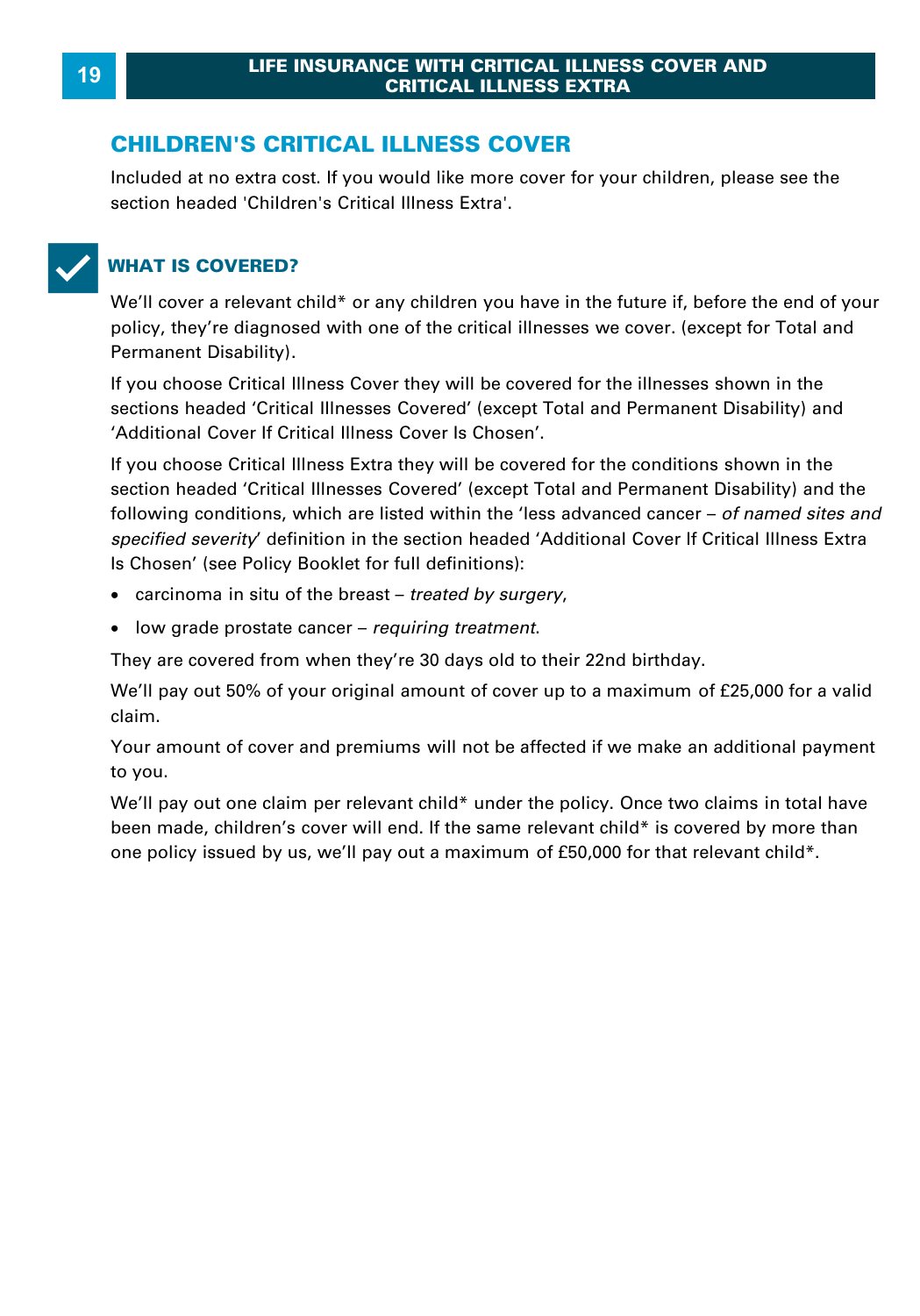#### **WHAT IS NOT COVERED?**

Your children will not be covered:

- · For Total and Permanent Disability.
- · For Terminal Illness Cover.
- · For any condition that was present at birth.
- · Where the symptoms arose before the relevant child\* was covered.
- · If death occurs within 10 days of diagnosis of one of the critical illnesses we cover.
- · For any illnesses listed within the sections headed 'Critical Illnesses Covered Under Critical Illness Extra' and 'Additional Cover If Critical Illness Extra Is Chosen' with the If death occurs within 10 days of diagnosis of one of the critical illnesses we cover.<br>For any illnesses listed within the sections headed 'Critical Illnesses Covered Under<br>Critical Illness Extra' and 'Additional Cover If prostate cancer - *requiring treatment* ', listed within the 'less advanced cancer - *of named* For any illnesses listed within the sections headed 'Critical Illnesses Covered Under<br>Critical Illness Extra' and 'Additional Cover If Critical Illness Extra Is Chosen' with the<br>exception of and 'carcinoma in situ of the b

#### **ADDITIONAL BENEFITS INCLUDED FOR CHILDREN'S CRITICAL ILLNESS COVER**

Your amount of cover and premiums will not be affected if we make an additional benefit payment to you.

For further details, please read your Policy Booklet.

Your amount of cover and premiums will not be affected if we make an additional benefit<br>payment to you.<br>For further details, please read your Policy Booklet.<br>**Child Accident Hospitalisation Benefit** – pays £5,000 if a rele Four amount of cover and premiums will not be anceted if we make an additional benefit<br>payment to you.<br>**Child Accident Hospitalisation Benefit** – pays £5,000 if a relevant child\* is admitted to<br>hospital with physical injur an accident. **Child Accident Hospitalisation Benefit** – pays £5,000 if a relevant child\* is admitted to<br>hospital with physical injuries for a minimum of 28 consecutive days immediately followi<br>an accident.<br>**Child Funeral Benefit** – con hospital with physical injuries for a minimum of 28 consecutive days immediately following<br>an accident.<br>**Child Funeral Benefit** – contributes £5,000 towards the funeral of a relevant child\*.<br>**Childcare Benefit** – if we hav

**Child Funeral Benefit** – contributes £5,000 towards the funeral of a relevant child\*.

£1,000 towards childcare with a registered childminder. **Childcare Benefit** – if we have paid a claim for a critical illness under this policy, and you have a natural child, legally adopted child or stepchild under 5 years old, we'll pay up to £1,000 towards childcare with a re

**Family Accommodation Benefit** – pays £100 for every night a relevant child\* spends in hospital, in the three months immediately following diagnosis of one of the critical illnesse covered (up to a maximum of £1,000).<br>\*Re **Family Accommodation Benefit** – pays £100 for every night a relevant child\* spends in hospital, in the three months immediately following diagnosis of one of the critical illnesses covered (up to a maximum of £1,000).<br>\*R

who is at least 30 days old and younger than 22 years old.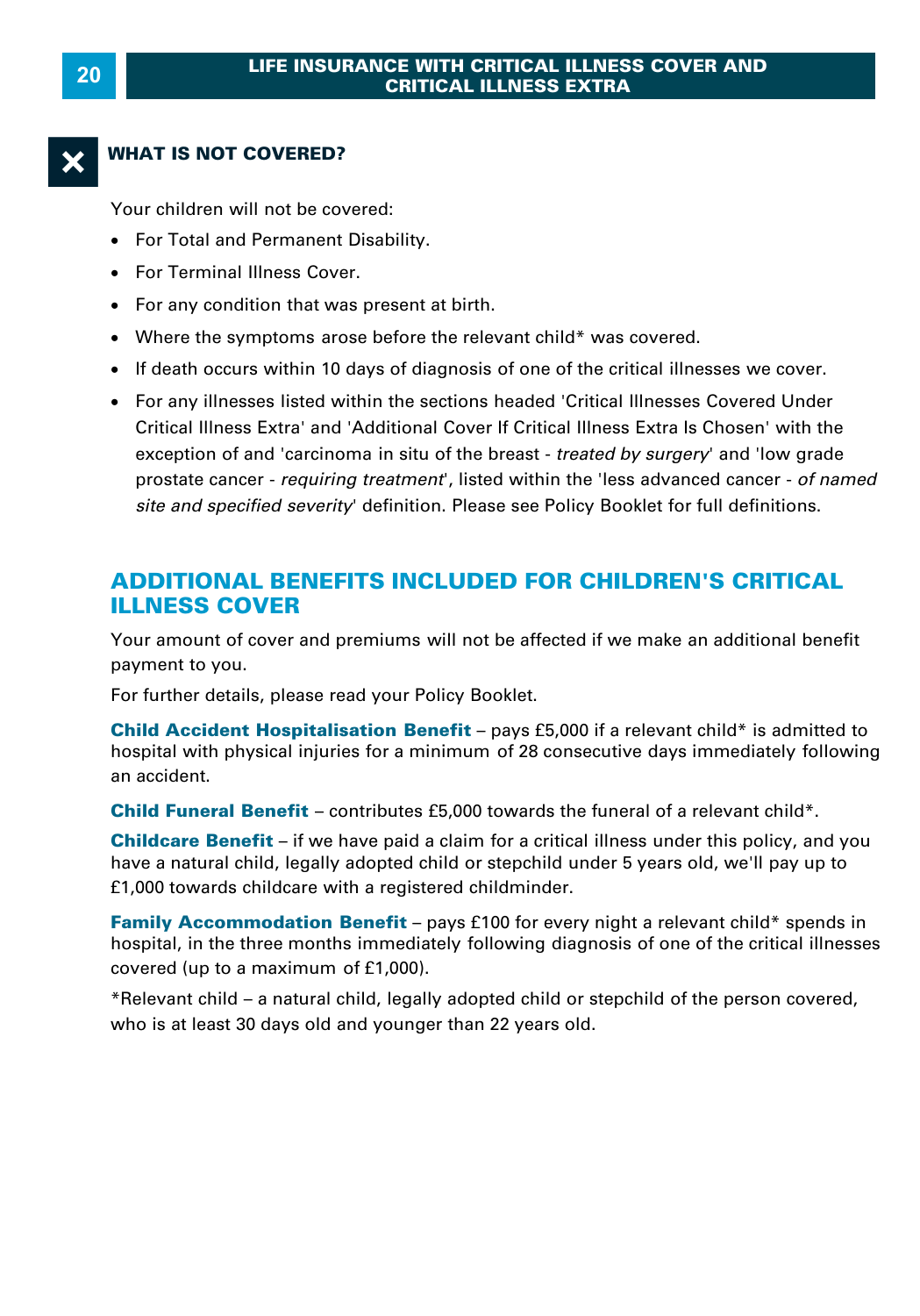# **OPTIONAL BENEFITS INCLUDED IF CRITICAL ILLNESS COVER OR CRITICAL ILLNESS EXTRA IS CHOSEN.**

#### **CHILDREN'S CRITICAL ILLNESS EXTRA**

Optional, must be chosen at the start of the policy and will be an additional cost. This benefit can be removed at any time during the period of cover. Once removed, this benefit cannot be added back to your policy.



#### **WHAT IS COVERED?**

We'll cover a relevant child\* or any children you have in the future from birth if, before the end of the policy, they're diagnosed with one of the critical illnesses we cover.

They will be covered for all of the conditions listed within this document, with the exception of Total and Permanent Disability and Terminal Illness Cover. We'll cover a relevant effind "of any effinancity ou have in the fatate from bitting, before the<br>end of the policy, they're diagnosed with one of the critical illnesses we cover.<br>They will be covered for all of the conditi

claim.

Your amount of cover and premiums will not be affected if we make an additional payment to you.

There is no limit to the number of children covered under this policy. We'll pay out one claim per relevant child\*.

If the same relevant child\* is covered by more than one policy issued by us, we'll pay out a maximum of £60,000 for that relevant child\*.



### X**WHAT IS NOT COVERED?**

Your children will not be covered:

- · For Total and Permanent Disability.
- · For Terminal Illness Cover.
- · Where the symptoms arose before the relevant child\* was covered.
- · If death occurs within 10 days of diagnosis of one of the critical illnesses we cover.
- If either parent was advised by a medical professional before the policy start date that For Terminal Illness Cover.<br>Where the symptoms arose before the relevant child\* was covered.<br>If either parent was advised by a medical professional before the policy start date that<br>the relevant child\* already had, or had being claimed for. This includes advice which was received before the relevant child\* was born.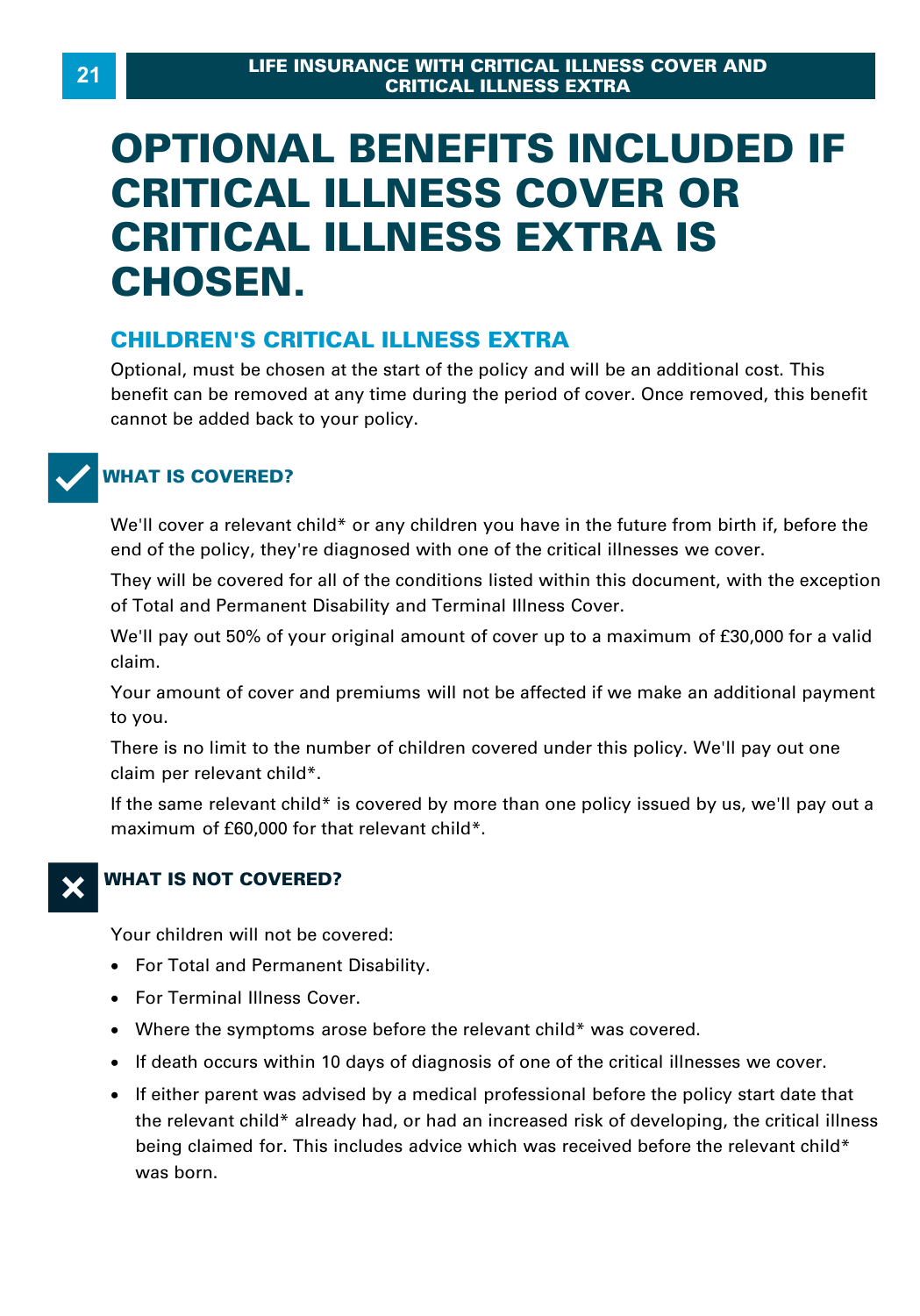#### **ADDITIONAL BENEFITS INCLUDED FOR CHILDREN'S CRITICAL ILLNESS EXTRA**

Your amount of cover and premiums will not be affected, if we make an additional benefit payment to you. For further details, please read the Policy Booklet.

**ILLNESS EXTRA**<br>Your amount of cover and premiums will not be affected, if we make an additional benefit<br>payment to you. For further details, please read the Policy Booklet.<br>Child Accident Hospitalisation Benefit – pays £5 Four amount of cover and premiums will not be affected, if we make an additional benefit<br>payment to you. For further details, please read the Policy Booklet.<br>**Child Accident Hospitalisation Benefit** – pays £5,000 if a rele an accident. **Child Accident Hospitalisation Benefit** – pays £5,000 if a relevant child\* is admitted thospital with physical injuries for a minimum of 28 consecutive days immediately followi<br>an accident.<br>**Child Funeral Benefit** – contr

hospital with physical injuries for a minimum of 28 consecutive days immediately following<br>an accident.<br>**Child Funeral Benefit** – contributes £5,000 towards the funeral of a relevant child\*.<br>**Childcare Benefit** – if we hav have a natural different and the metal child child child funeral different.<br> **Child Funeral Benefit** – contributes £5,000 towards the funeral of a relevant child\*.<br> **Childcare Benefit** – if we have paid a claim for a criti **Child Funeral Benefit** – contributes £5,000 towards the fur<br>**Childcare Benefit** – if we have paid a claim for a critical illr<br>have a natural child, legally adopted child or stepchild under<br>£1,000 towards childcare with a **Childcare Benefit** – if we have paid a claim for a critical illness under the policy, and you have a natural child, legally adopted child or stepchild under 5 years old, we'll pay up to £1,000 towards childcare with a reg

have a natural child, legally adopted child of<br>f1,000 towards childcare with a registered<br>**Family Accommodation Benefit** – pays<br>hospital, in the three months immediately to<br>covered (up to a maximum of f1,000).

#### **CHILDREN'S TERMINAL ILLNESS**

hospital, in the three months immediately following diagnosis of one of the critical illnesses<br>covered (up to a maximum of £1,000).<br>**CHILDREN'S TERMINAL ILLNESS**<br>We will pay £10,000 if the relevant child\* is diagnosed by a covered (up to a maximum of £1,000).<br> **CHILDREN'S TERMINAL ILLNESS**<br>We will pay £10,000 if the relevant child\* is diagnosed by a hospital consultant with an<br>advanced or rapidly progressing incurable condition with a life e diagnosis. We will pay £10,000 if the relevant child\* is diagnosed by a hospital consultant with an<br>advanced or rapidly progressing incurable condition with a life expectancy of less than 12<br>months during the period of cover, and sur

child\* will no longer be covered for any other benefits in this policy, except for the benefits in the section headed 'Additional Benefits Included for Children's Critical Illness Extra'. We will accept one claim per relevant child\*. Once we have accepted a claim, that relevant child\* will no longer be covered for any other benefits in this policy, except for the benefits in the section headed 'Additional B

relevant child\* for any critical illness listed under the sections headed 'Critical Illnesses Covered', 'Critical Illnesses Covered Under Critical Illness Extra', 'Additional Cover if Critical Illness Cover is Chosen', 'Additional Cover if Critical Illness Extra is Chosen' and 'Additional Illnesses for Children's Critical Illness Extra'.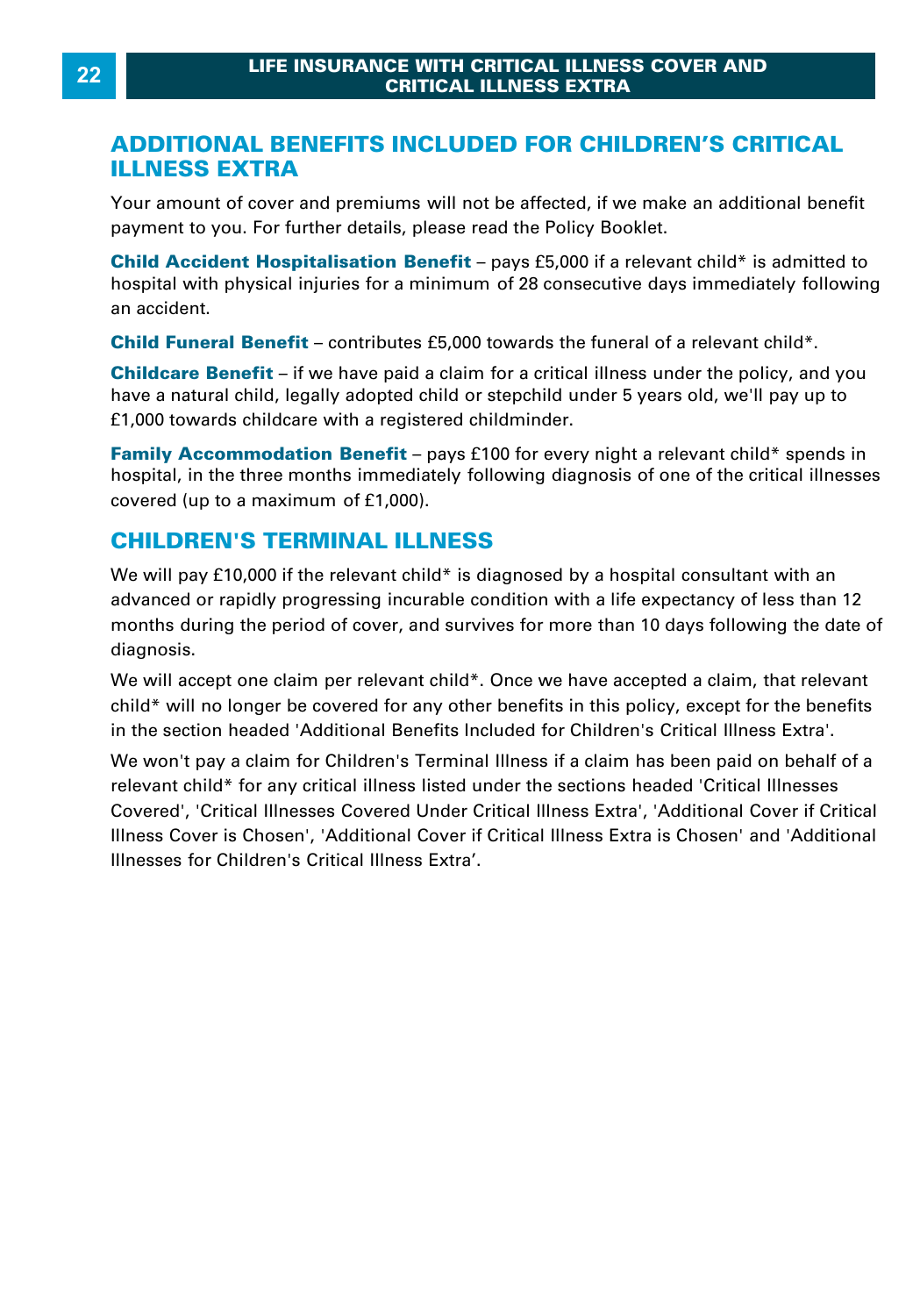#### **ADDITIONAL ILLNESSES FOR CHILDREN'S CRITICAL ILLNESS EXTRA.**

Your amount of cover and premiums will not be affected if we make an additional payment to you. EXTRA.<br>Your amount of cover and premiums will not be affected if we make an additional payment<br>to you.<br>We'll pay out 50% of your original amount of cover up to a maximum of £30,000 for a valid<br>claim if a relevant child\* is Sour amount of cover and premiums will not be affected if we make an add<br>to you.<br>We'll pay out 50% of your original amount of cover up to a maximum of £3t<br>claim if a relevant child\* is diagnosed with any of the following c

- **Cerebral palsy**
- · **Child's intensive care benefit**  *requiring mechanical ventilation for 7 days*
- · **Craniosynostosis**  *treated by surgery*
- · **Cystic fibrosis**
- · **Down's syndrome**
- · **Hyrdrocephalus**  *treated with invasive surgery to the brain tissue*
- · **Muscular dystrophy**
- · **Spina bifida meningocele and myelomeningocele**

Please check the full definitions found in the Policy Booklet to make sure you understand exactly what is covered. We'll only pay out once for each relevant child.

\*Relevant child – a natural child, legally adopted child or stepchild of the person covered, who is younger than 22 years old.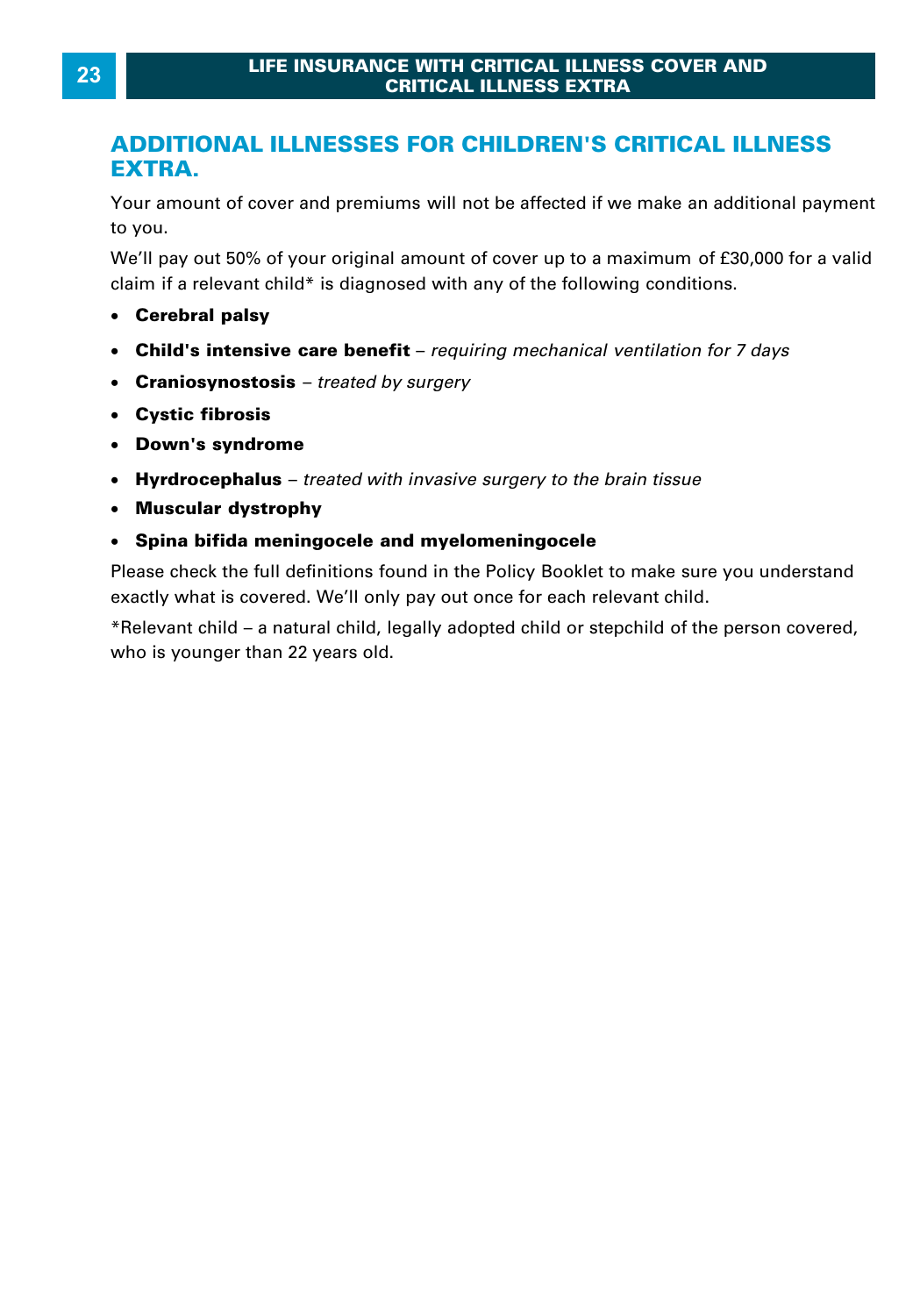# **FURTHER INFORMATION. CRITICAL ILLN**<br>CRITICAL ILLN<br>CAN I INCREASE MY COVER?<br>You can apply to increase your cover at anytime.

You can apply to increase your cover at anytime. Usually, changes to your amount of cover will be assessed at the time. However, if the 'Changing your policy' section is shown in your Policy Booklet then you can increase your cover, for certain life events, without the need to provide us with further medical information. Please see your Policy Booklet for further information. Eligibility criteria apply. For surfapping to minitate year server at all<br>will be assessed at the time. However, if t<br>Policy Booklet then you can increase your<br>provide us with further medical information<br>information. Eligibility criteria apply.<br>**CAN** 

You can make changes to the policy. Please talk to us and we'll consider your request and let you know if what you're asking for is possible and what your new premium will be. If **CAN I MAKE CHANGES?**<br>You can make changes to the policy. Please talk to us and we'll consider your request and<br>let you know if what you're asking for is possible and what your new premium will be. If<br>you make any changes and conditions could apply. You can make changes to the policy. Please talk to us and w<br>let you know if what you're asking for is possible and what y<br>you make any changes to the policy then a new policy may<br>and conditions could apply.<br>**WHAT HAPPENS I** 

If you move abroad during the length of the policy, please check the Policy Booklet, as your policy may be affected.

#### **ARE PAY OUTS TAXED?**

Any pay outs we make should be free from UK Income Tax and Capital Gains Tax. The Government may change this tax position at any time. If the policy is written under a suitable trust, the amount of cover payable on death should not form part of the estate for Inheritance Tax purposes. If the policy is not written in trust, the amount of cover payable will normally go into the estate and Inheritance Tax may apply.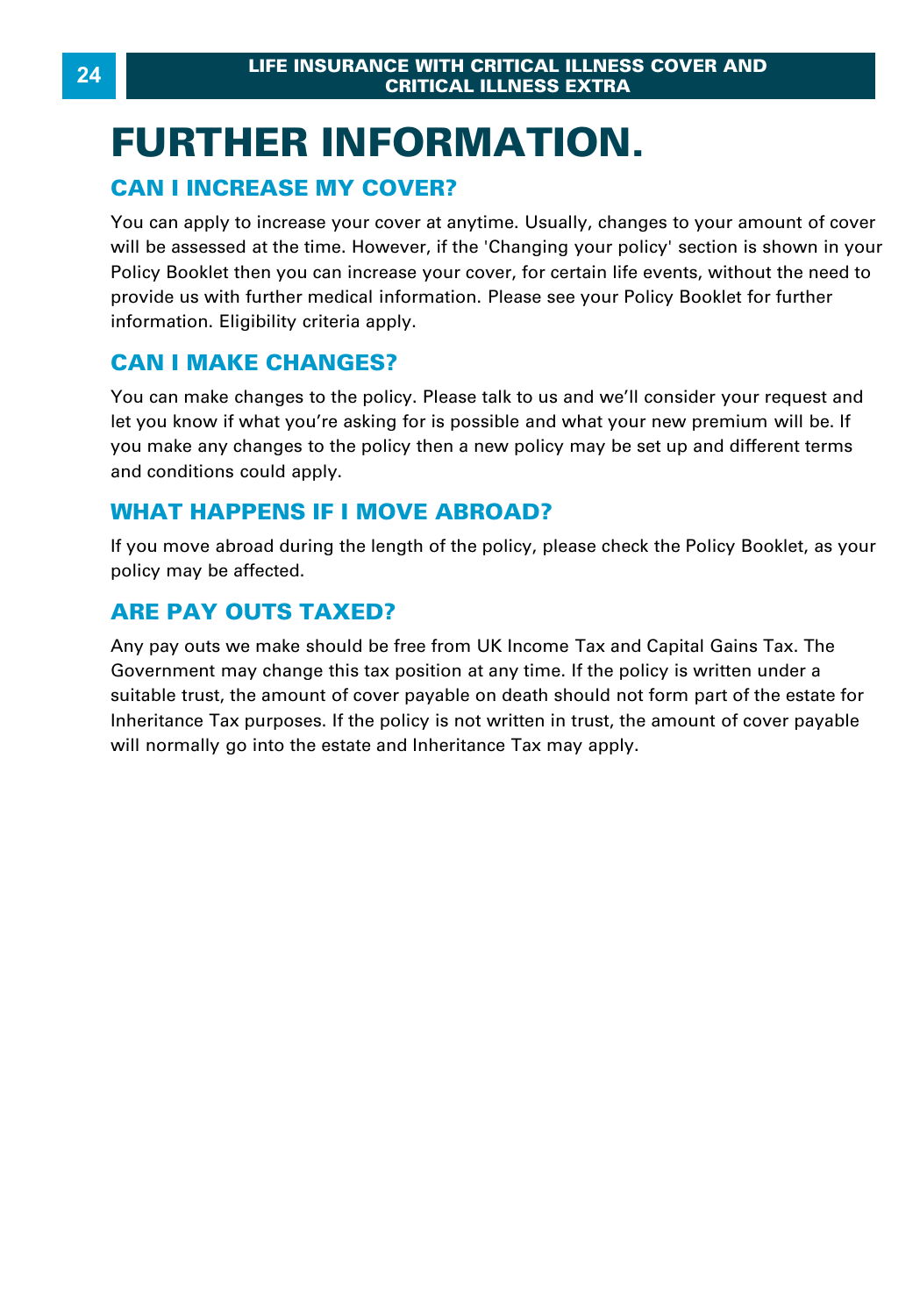You can cancel the policy at any time. When you first take out the policy you will have the To can cancel the policy at any time. When you instrate out the policy you will have the opportunity to cancel. If you cancel within 30 days, we'll refund any premiums you've paid. If you cancel the policy at a later stage **WHAT IF I WANT TO CANCEL OR CLAIM?**<br>You can cancel the policy at any time. When you first take out the policy you opportunity to cancel. If you cancel within 30 days, we'll refund any premium<br>If you cancel the policy at a

#### **To cancel or claim you can write to us at:**

The Droveway, Hove, East Sussex BN3 7PY.

Or call or email us:

- · **For Life claims: 0800 137 101\* life.claims@landg.com**
- · **For critical illness claims: 0800 068 0789\* health.claims@landg.com**
- · **For Waiver of Premium claims: 0800 068 0789\* health.claims@landg.com**
- · **For Cancellations: 0370 010 4080 \***

#### **To make a claim for Fracture Cover or Private Diagnostics:**

You need to re[gister for and access the Trustedoctor custom](https://www.trustedoctor.com/landg-fracture-cover)er portal via the links below:

Fracture Cover: ww[w.trustedoctor.com/landg-fracture-cover](https://www.trustedoctor.com/landg-private-diagnostics)  Private Diagnostics: www.trustedoctor.com/landg-private-diagnostics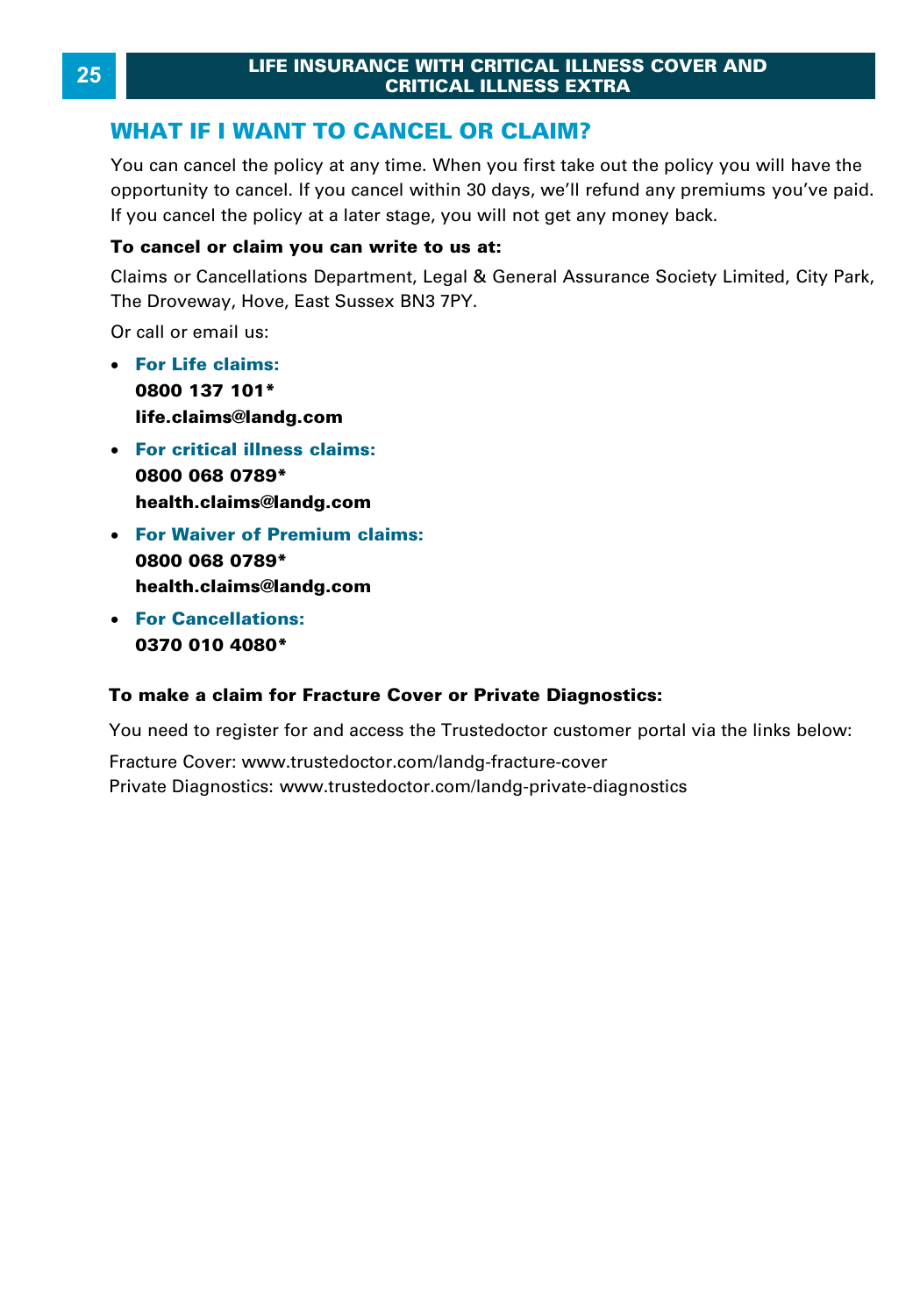**LIFE INSURANCE WINDER THE INSURANCE WILL CRITE**<br> **HOW DO I COMPLAIN?**<br>
If you have a complaint about our servi **HOW DO I COMPLAIN?**<br>If you have a complaint about our service or would like a copy of our internal complaint handling procedure, please contact us at: **HOW DO I COMPLAIN?**<br>If you have a complaint about our service or would like a copy of our internal complaint<br>handling procedure, please contact us at:<br>Legal & General Assurance Society Limited, Knox Court, 10 Fitzalan Pla

#### **0370 010 4080 \***

handling procedure, please contact us at:<br>Legal & General Assurance Society Limited, Knox Court, 10 Fitzalan Place, Cardiff, CF24 0TL<br>**0370 010 4080\***<br>Making a complaint doesn't affect your legal rights. If you're not happ handle your complaint, you can talk to the Financial Ombudsman Service at: Exchange Tower, London E14 9SR **0300 123 9123** 

#### **0800 023 4567**

#### **complaint.info@financial-ombudsman.org.uk**

#### **www.financial-ombudsman.org.uk**

To make a complaint about Fracture Cover or Private Diagnostics contact AXIS Speciality Europe SE at: Complaints AXIS Specialty Europe SE 52 Lime Street London EC3V 9AH Tel: 0207 050 9000 Fax: 0207 050 9001 Email: complaints@axiscapital.com \* Calls may be recorded and monitored. Call charges may vary.